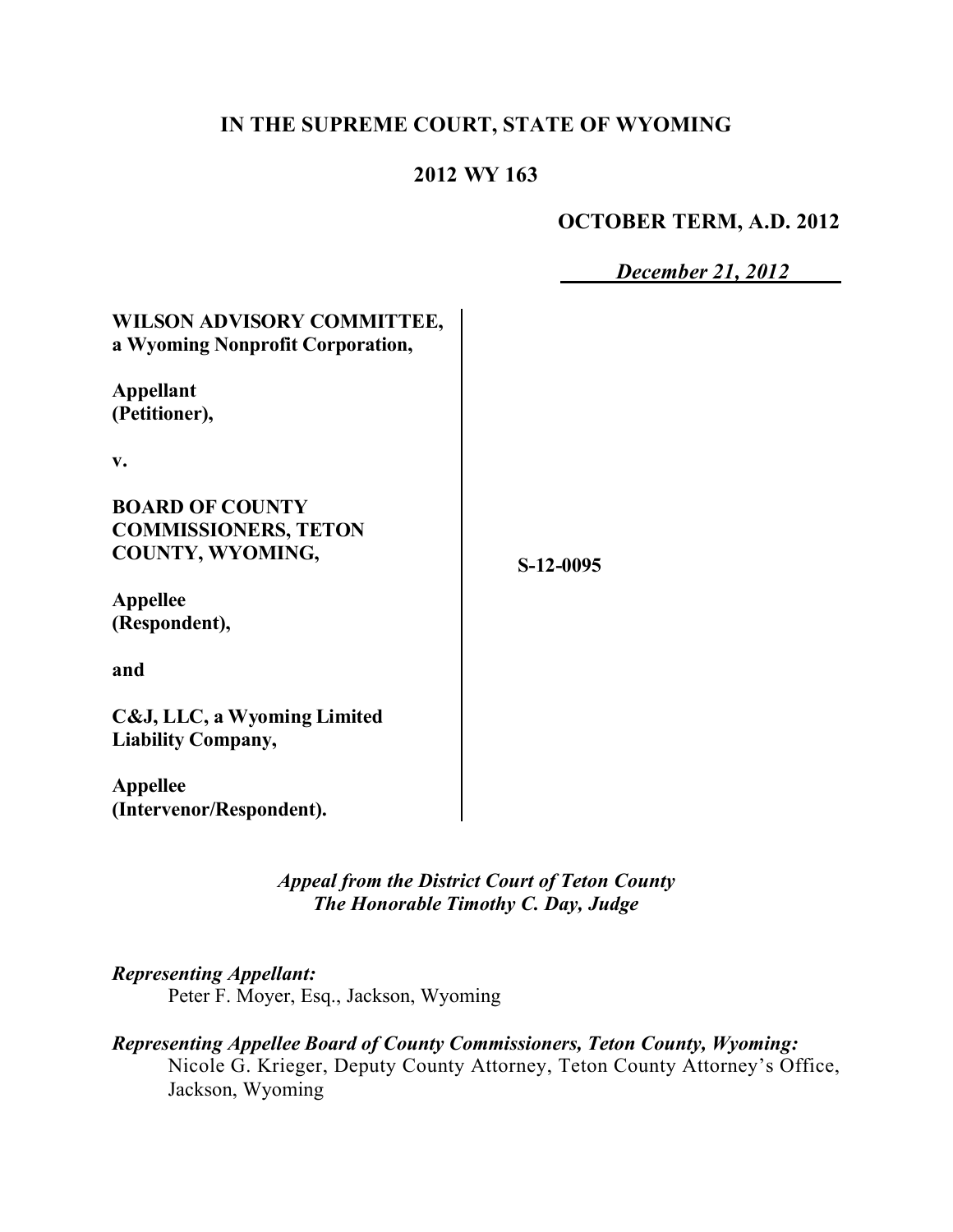*Representing C&J, LLC:* No appearance.

*Before KITE, C.J., and HILL, VOIGT, BURKE, and DAVIS, JJ.*

**NOTICE: This opinion is subject to formal revision before publication in Pacific Reporter Third. Readers are requested to notify the Clerk of the Supreme Court, Supreme Court Building, Cheyenne, Wyoming 82002, of any typographical or other formal errors so that correction may be made before final publication in the permanent volume.**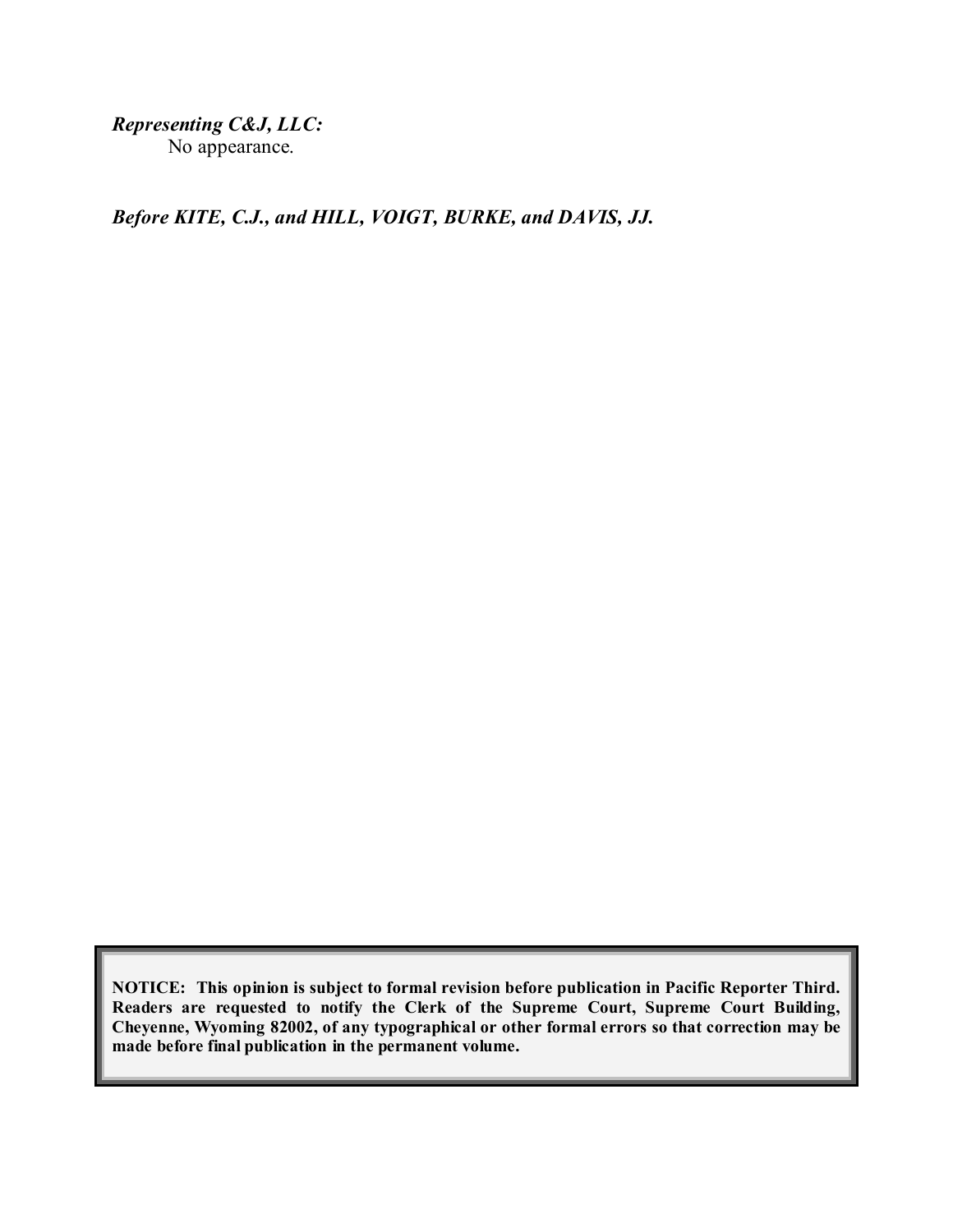# **DAVIS**, Justice.

[¶1] The Teton County Board of Commissioners (the Board) approved a Final Development Plan Application by C&J, LLC (C&J). C&J owns 2.04 acres of property in Wilson, Wyoming. The northern portion of the property is zoned for commercial use, while the southern portion is zoned for a single-family residence. The plan approved by the Board allowed C&J to construct five residential units and one affordable housing unit in the single-family residential zone. It also allowed commercial parking and other commercial uses. The number of residential units permitted has since been reduced to four.

[¶2] Appellant Wilson Advisory Committee, a non-profit corporation representing citizens concerned about the development of Wilson, petitioned the district court for review. The district court affirmed the Board's decision, and the Wilson Advisory Committee appealed. We affirm in part and remand to require the Board to make findings called for by its own regulations.

### **ISSUES**

[¶3] 1. Did the approved plan's increase of the overall residential density of the southern tract violate Teton County's Land Development Regulations?

2. Did the Board make the findings required by its Land Development Regulations as a predicate to allowing more intense use of the single-family residential portion of a dual-zoned property?

3. If so, were the Board's findings arbitrary and capricious or contrary to law?

# **FACTS**

[¶4] C&J, LLC owns 2.04 acres of land in Wilson, Wyoming. The property originally consisted of two separate parcels, each located in a different zoning district. The northern parcel of 0.58 acres was originally zoned Auto-Urban Commercial (AC). The southern, 1.46-acre tract was zoned Neighborhood Conservation – Single Family (NC-SF), meaning that only one single-family dwelling could ordinarily be constructed on it.

[¶5] In 2007, a Minor Boundary Adjustment permitted by Teton County Land Development Regulations combined the two tracts into a single parcel for development. *See* Teton County Land Development Regulation § 6300 (Oct. 2006) (hereinafter LDRs). Notice of this action was given to adjacent landowners. None of them contested or appealed the boundary adjustment. The property continued to be located in two different zoning districts, limiting the use of each tract to that permitted within the applicable district.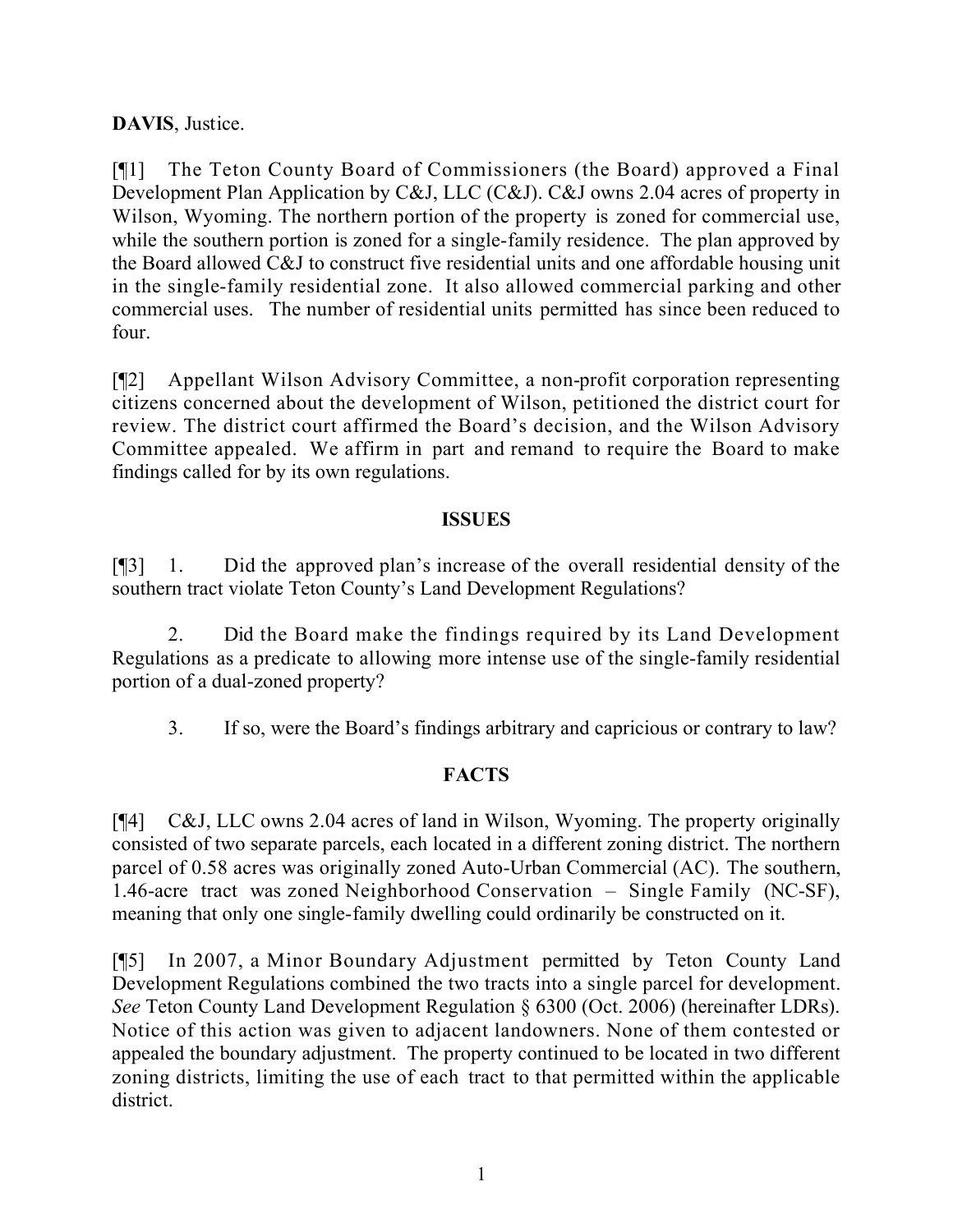[¶6] In 2008 the northern portion of the property was rezoned to Wilson Commercial (WC) by an amendment to the county's official zoning district map. The WC zoning designation was created to encourage the development of nonresidential uses which would serve the neighboring population. In contrast, NC-SF districts served to preserve the character of existing residential neighborhoods. There was no objection to or appeal from the 2008 rezoning of the northern portion of the property.

[¶7] On December 22, 2010, C&J submitted a Final Development Plan Application to the Teton County Planning Department. C&J was the first entity to attempt development in the new WC zoning district. It requested approval to construct three commercial buildings, five residential units, two accessory residential units, and one affordable housing unit on the property. The plan called for five regular residential units, one affordable housing unit, and commercial parking to be built on the 1.46 acres zoned for a single-family residence under the NC-SF designation.

[¶8] The Teton County Planning and Zoning Commission (the Planning Commission) held two public meetings on  $C&J$ 's application.<sup>1</sup> At the first, held on November 29, 2010, several citizens voiced concerns about the project's impact on adjacent wetlands, parking, and local traffic.

[¶9] The Planning Commission extended its consideration of the application to another meeting held on January 24, 2011. At that meeting, public comment included additional expressions of concern about wetland preservation and the project's compliance with zoning regulations applicable to the NC-SF parcel. The Planning Commission staff explained its belief that the 2007 boundary adjustment allowed for commercial construction on the NC-SF portion of the property in accordance with applicable LDRs and that the project's proposed location of structures allowed for mitigation of any possible adverse wetland impacts. The Planning Commission voted unanimously to recommend approval of the proposed development to the Board.

[¶10] C&J's application came before the Board at a public meeting held on March 1, 2011. The Board considered a Planning Commission staff report on the proposed project. The staff report indicated that the project complied with applicable LDRs, but acknowledged that local residents had raised a number of objections to the planned

 $\overline{a}$ 

<sup>&</sup>lt;sup>1</sup> Teton County conducts a two-stage review of development applications such as the one involved in this case. The Planning Commission conducts an initial review of development applications, holds a public meeting on these applications, and submits its recommendations to the Board of County Commissioners (the Board). The Board has the power to hear, consider, and grant or deny development applications. *See Bd. of Cnty. Commr's of Teton Cnty. v. Teton Cnty. Youth Servs., Inc.*, 652 P.2d 400, 402 (Wyo. 1982) (explaining the general county planning and permit process); Teton County LDRs, *supra*, at §§ 5010, 5020 (defining the Board and Planning Commission's respective roles and decision-making authority).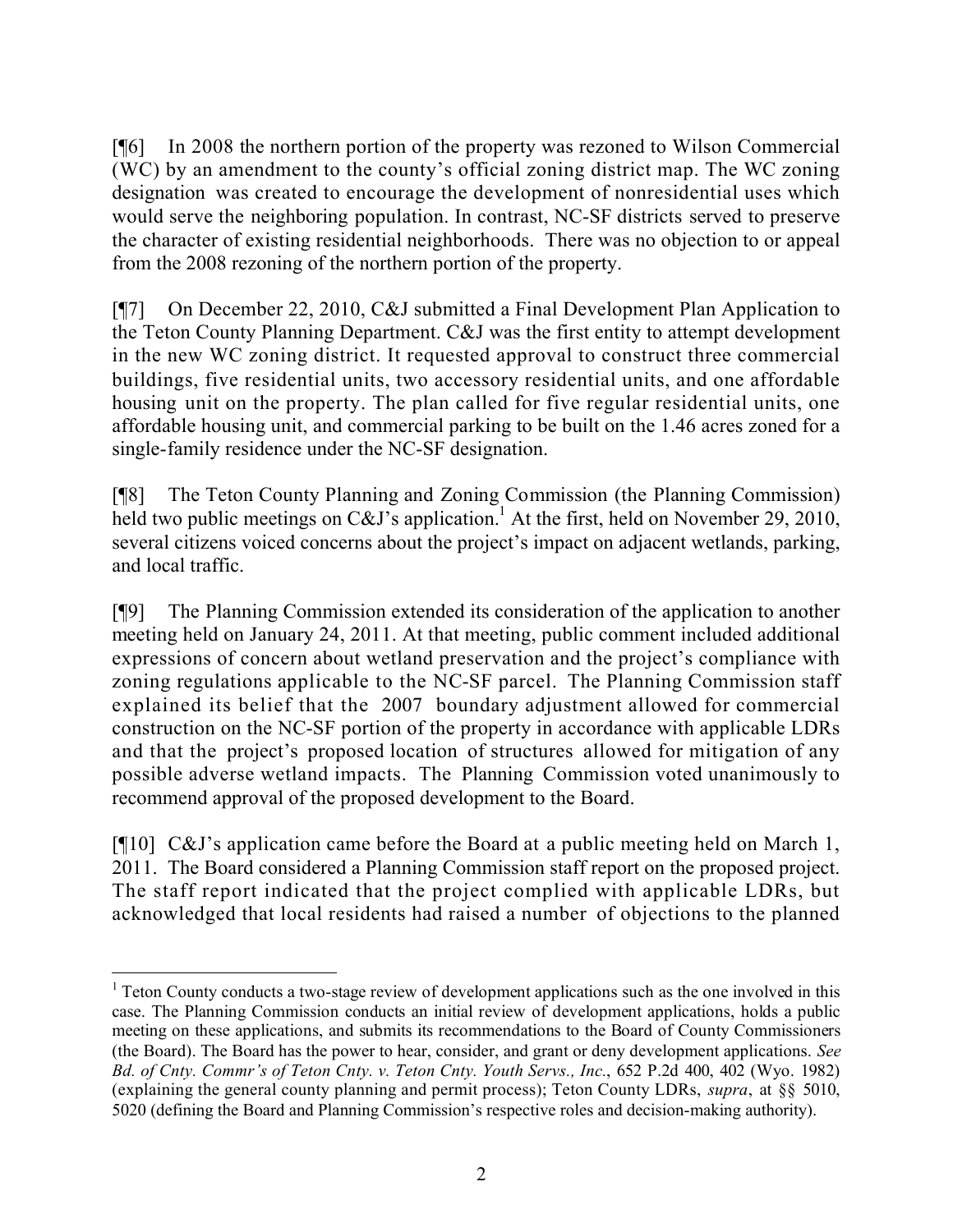development. The Board postponed a decision on the project until its next regular meeting, which was to be held on March 15, 2011.

[¶11] In the interim, the Planning Commission staff prepared a revised report. The revised staff report included the following additional discussion of the project's compliance with the Teton County Comprehensive Plan:

> The proposal contains elements that would promote and support diverse economic and social populations that do not adversely affect environmental quality or wildlife and scenic resources. It offers a spectrum of housing types, especially for resident workers. The development is proposed in a location that is served by existing transportation and utility infrastructure, and the intensity of use proposed for this property is consistent with the stewardship goals of this chapter.

It also described the density and location of developments located in more than one zoning district:

> Density calculations are based on the acreage in each zoning district. The more intense commercial portion of the development is located in the WC district; however, due to the presence of Edmiston Spring Creek and its associated wetlands, there is considerable residential density permitted in the portion of the property zoned NC-SF.

The revised report contained an extensive discussion of the project's impact on adjacent wetlands and recommended approval of the proposed development.

[¶12] At the March 15, 2011 Board meeting, counsel for Appellant Wilson Advisory Committee spoke in opposition to the project, as did some local residents. Counsel for C&J and representatives of the Planning Commission staff responded to the citizens' concerns, including those relating to environmental impacts. County Commissioner Schwartz moved to approve C&J's application, subject to a number of conditions, "based upon finding that the application meets with all applicable standards set forth in the Teton County Land Development Regulations and Comprehensive Plan." The Board approved the application subject to the adoption of written findings of fact and conclusions of law.

[¶13] On April 11, 2011, the Board issued its "Findings of Fact, Conclusions of Law and Order Granting Final Development Plan Approval." It found, among other things, the following: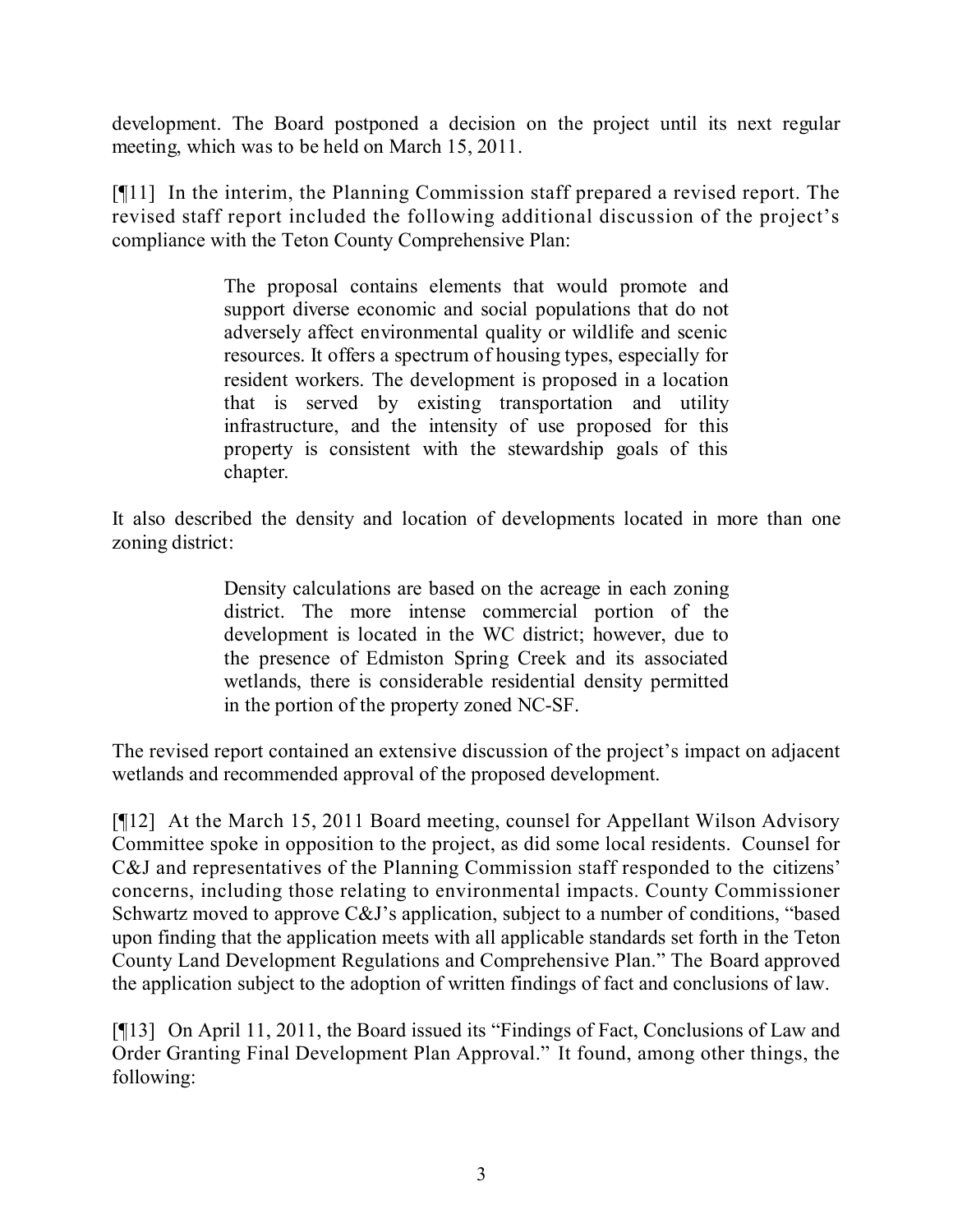10. On March 9, 2011, Planning Staff submitted a Revised Staff Report accompanied by a Memo . . . , a copy of which is attached hereto as Exhibit B and made a part hereof. The Revised Staff Report reflected that the applicant had modified his site plan to avoid any encroachment into the wetland setback . . . .

### It continued:

- 16. The application of C&J, LLC for Final Development Plan approval complies with all applicable provisions of the Teton County Comprehensive Plan as more fully set forth on pp. 10-11 of the staff report dated 3.9.11 (Exhibit B).
- 17. The application of C&J, LLC for Final Development Plan Approval complies with all applicable provisions of the Teton County Land Development Regulations as more fully set forth on pp. 12-20 of the staff report dated 3.9.11 (Exhibit B) . . . .

The Board approved the project with thirty-two conditions which are not relevant to this appeal.

[¶14] Appellant timely petitioned for review of the Board's decision by the Ninth Judicial District Court. The district court affirmed the Board's order in almost all respects, but remanded to the Board for the limited purpose of recalculating the number of residential dwelling units. At oral argument before the district court, counsel for the Board admitted that the final development plan provided for five regular residential units, but the LDRs only allowed four. Counsel further indicated this error would not affect overall square footage calculations. The Board promptly held a hearing and ordered a reduction in the number of permissible residential units from five to four without waiting for remand. All other density calculations remained unaffected, and Appellant does not challenge this modification. This minor error has therefore been corrected.<sup>2</sup>

[¶15] Appellant timely appealed the decision upholding approval of the development application. It does not take issue with the proposed density recalculation.

 2 In *Board of Trustees of Memorial Hospital of Sheridan County v. Martin,* 2003 WY 1, ¶ 16, 60 P.3d 1273, 1277 (Wyo. 2003), we held that a district court order remanding a case to a county hospital for further proceedings was not an appealable order under Wyoming Rule of Appellate Procedure 1.05. In this case, the remand was to be for a minor correction which the Board immediately made, and we therefore reach the merits.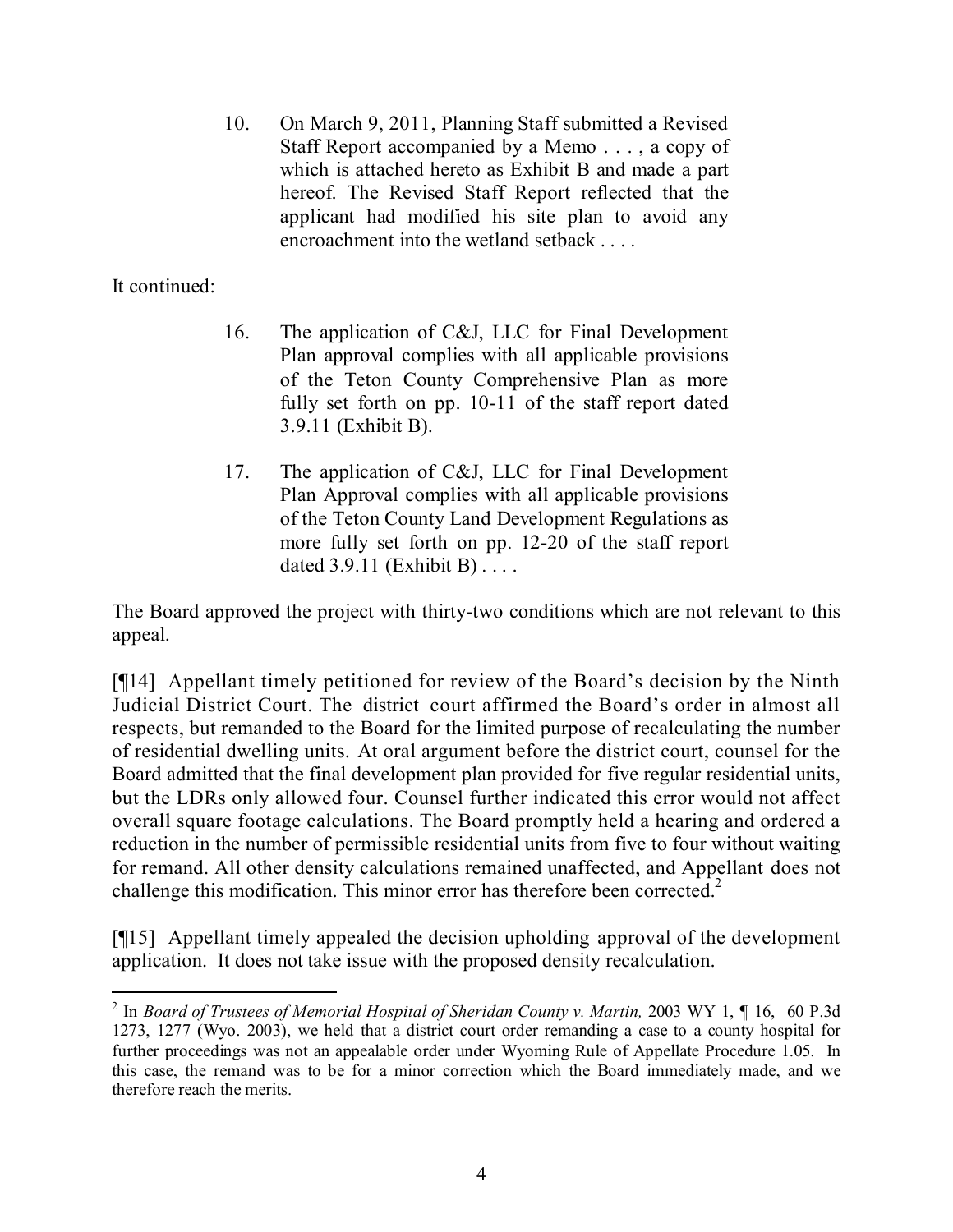#### **STANDARD OF REVIEW**

[¶16] The Wyoming Administrative Procedure Act governs our review. *Gilbert v. Bd. of Cnty. Comm'rs of Park Cnty.*, 2010 WY 68, ¶ 10, 232 P.3d 17, 23 (Wyo. 2010) ("The issues before the Court in this appeal require application of our standard for reviewing the actions of an administrative agency."); *Northfork Citizens For Responsible Dev. v. Bd. of Cnty. Comm'rs of Park Cnty.*, 2010 WY 41, ¶ 50, 228 P.3d 838, 855 (Wyo. 2010) ("By definition, a board of county commissioners is an 'agency' subject to the WAPA.") (citing Wyo. Stat. Ann. § 16-3-101(b)(i); *Holding's Little America v. Bd. of Cnty. Commr's of Laramie Cnty.*, 670 P.2d 699, 701-02 (Wyo. 1983)); *Bd. of Cnty. Comm'rs of Teton Cnty. v. Teton Cnty. Youth Servs*., 652 P.2d 400, 410-12 (Wyo. 1982) (clarifying that boards of county commissioners' decisions are reviewed in the same manner as other administrative actions).

[¶17] Under Wyoming Rule of Appellate Procedure 12.09, our review is limited to a determination of matters specified in § 16-3-114(c) of the Wyoming Administrative Procedure Act. W.R.A.P. 12.09(a). Section 16-3-114 defines our scope of review as follows:

> (c) To the extent necessary to make a decision and when presented, the reviewing court shall decide all relevant questions of law, interpret . . . statutory provisions, and determine the meaning or applicability of the terms of an agency action. In making the following determinations, the court shall review the whole record or those parts of it cited by a party and due account shall be taken of the rule of prejudicial error. The reviewing court shall:

> > . . . . .<br>. . . . . .

. . . . .

(ii) Hold unlawful and set aside agency action, findings and conclusions found to be:

> (A) Arbitrary, capricious, an abuse of discretion or otherwise not in accordance with law;

> (E) Unsupported by substantial evidence in a case reviewed on the record of an agency hearing provided by statute.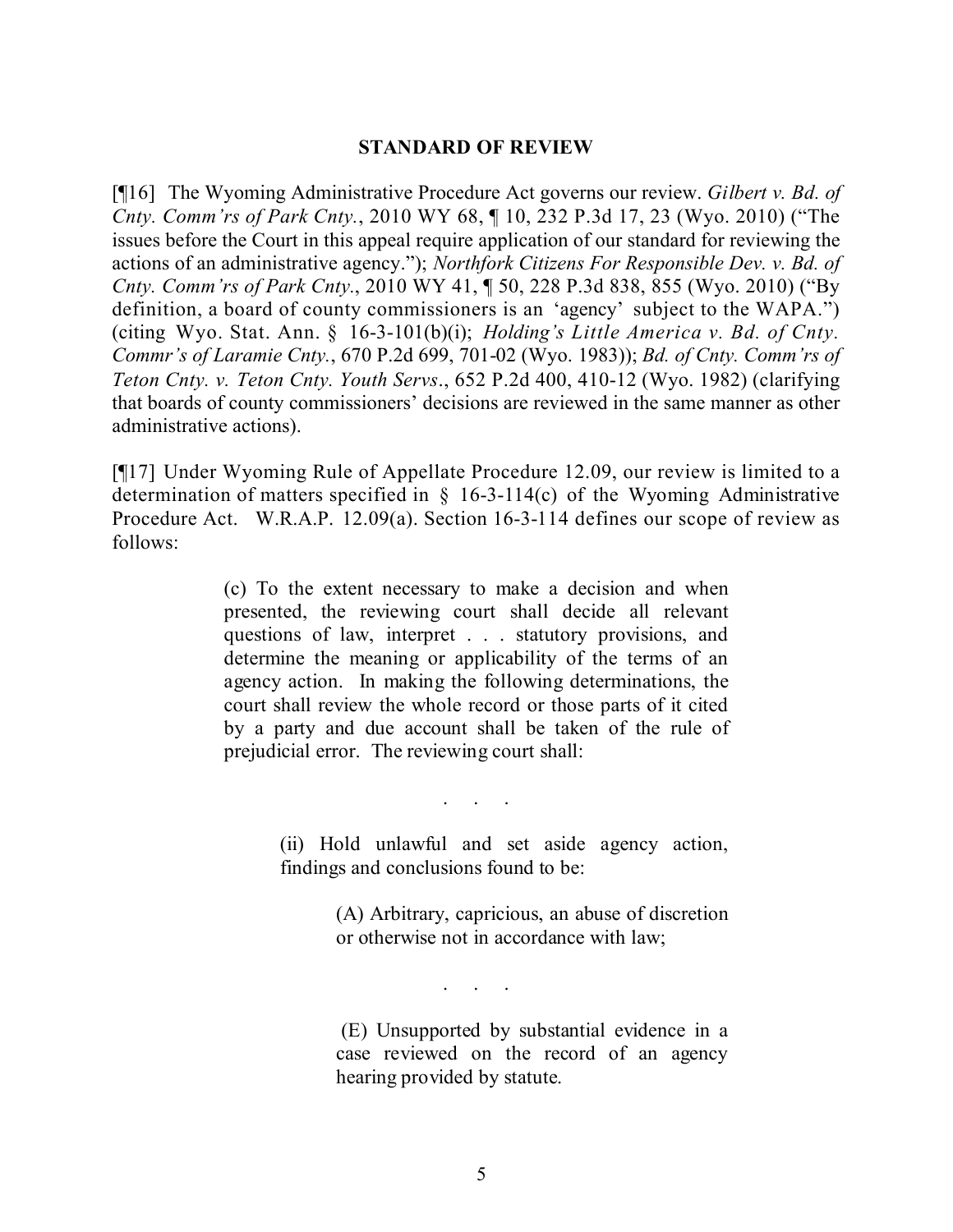Wyo. Stat. Ann. § 16-3-114(c) (LexisNexis 2011). As part of our review, we "give no special deference to the decision of the district court, but consider the case as if it came directly from the agency." *Gilbert*, ¶ 10, 232 P.3d at 23 (quoting *Northfork*, ¶ 16, 228 P.3d at 844).

[¶18] Section 16-3-114(c) contains several different standards of review, not all of which apply in any given instance. *Northfork*, ¶ 17, 228 P.3d at 844-45 (citing *Dale v. S & S Builders, LLC*, 2008 WY 84, ¶¶ 8-26, 188 P.3d 554, 557-62 (Wyo. 2008)). In *Northern Laramie Range Found. v. Converse Cnty. Bd. of Cnty. Comm'rs*, 2012 WY 158, ¶¶ 13-18, 290 P.3d 1063, 1070-72 (Wyo. 2012), we reemphasized the distinction between substantial evidence review and review under the arbitrary and capricious standard which had previously been explained in *Dale*. We apply the substantial evidence standard in contested cases, with the added "safety net" analysis under the arbitrary and capricious standard. However, we apply only the arbitrary and capricious standard when reviewing agency action resulting from informal non-contested case proceedings. *Id*.

[¶19] The briefs in this case were filed before *Northern Laramie Range Foundation* was decided. Appellant asserted that both standards govern our review of this administrative proceeding. The Board recognized that no contested case hearing took place, but also asserted that the substantial evidence standard applies.

[¶20] The Board's public meetings were not formal trial-type or contested case hearings. No witnesses were sworn in or examined, comment times were limited, and the Board did not receive evidence as it would in a contested case. No statute or agency regulation provides for or requires a contested case or evidentiary hearing on development plan applications within unincorporated areas of Teton County. We will therefore review the decision resulting from this informal agency proceeding using the arbitrary and capricious standard. *See* Wyo. Stat. Ann. § 16-3-114(c)(ii)(E) (limiting application of the substantial evidence standard to "case[s] reviewed on the record of an agency hearing provided by statute"); *Northern Laramie Range Foundation*, ¶¶ 10, 18, 290 P.3d at 1070, 1072; 33 Charles A. Wright & Charles H. Koch, Jr., *Federal Practice and Procedure* § 8334 (2006) ("Arbitrariness review generally applies to the results of an informal process.").

[¶21] The arbitrary and capricious standard generally requires a rational basis for agency action:

> The arbitrary and capricious test requires the reviewing court to review the entire record to determine whether the agency reasonably could have made its finding and order based upon all the evidence before it. The arbitrary and capricious standard is more lenient and deferential to the agency than the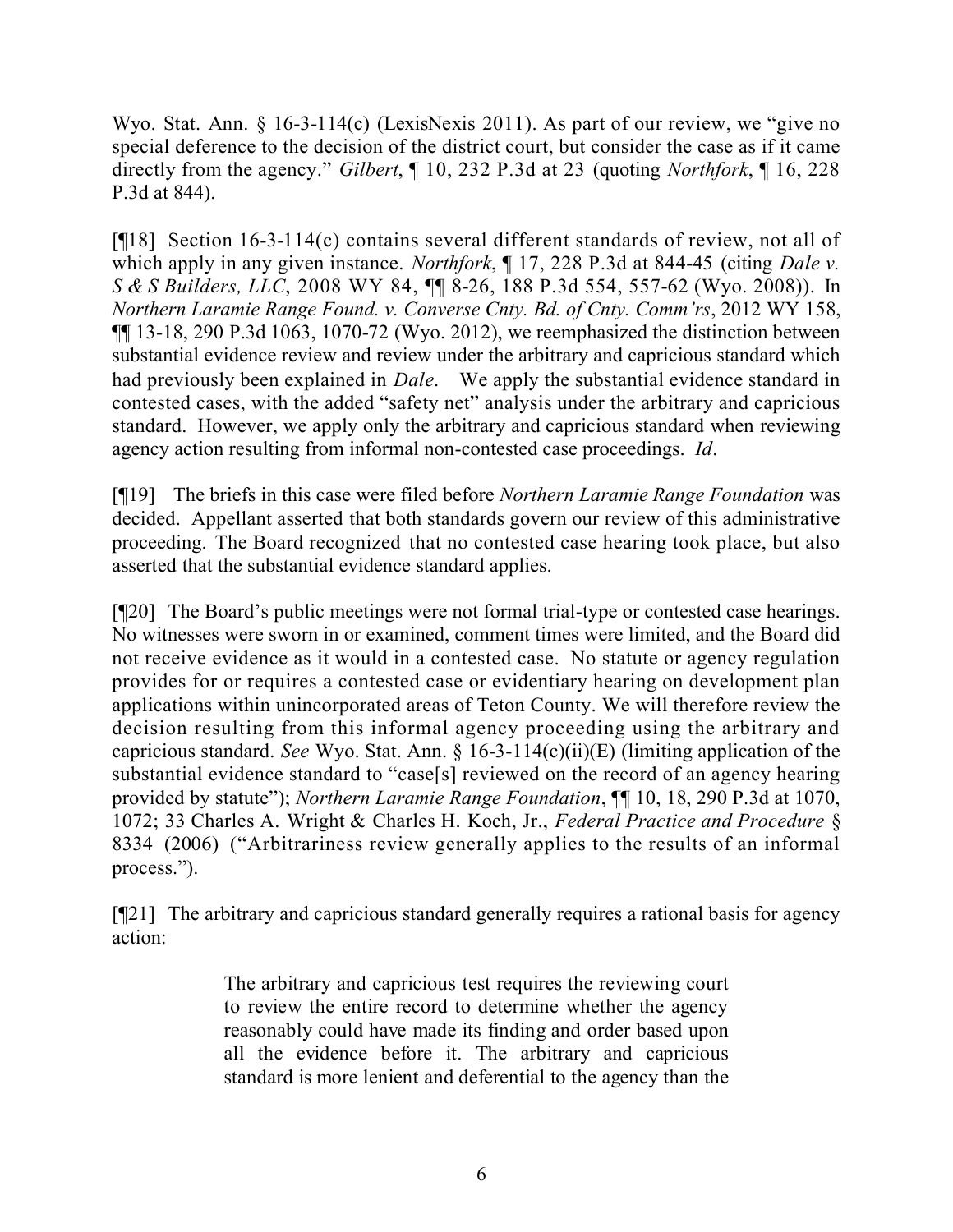substantial evidence standard because it requires only that there be a rational basis for the agency's decision.

*Gilbert*, ¶ 10, 232 P.3d 17 at 24 (quoting *Dale*, ¶ 12, 188 P.3d at 559). *See also N. Mun. Distribs. Grp. v. F.E.R.C*., 165 F.3d 935, 941 (D.C. Cir. 1999). ("Upon examining the record the court inquires whether it can discern a rational connection between the facts found and the choice made by the [agency] . . . ."). This standard also works as a "'safety net' to catch agency action which . . . is not easily categorized or fit to any one particular standard." *Dale*, ¶ 23, 188 P.3d at 561 (quoting *Newman v. State ex rel. Wyo. Workers' Safety & Comp. Div*., 2002 WY 91, ¶ 23, 49 P.3d 163, 172 (Wyo. 2002)). Whether specific findings are required when the arbitrary and capricious standard is applied is addressed below.

[¶22] In all cases, we review an agency's conclusions of law *de novo*. *Powder River Basin Res. Council v. Wyo. Dep't of Envtl. Quality*, 2010 WY 25, ¶ 5, 226 P.3d 809, 813 (Wyo. 2010) (citing *Kennedy Oil v. Dep't of Revenue*, 2008 WY 154, ¶ 7, 205 P.3d 999, 1002 (Wyo. 2008)). An agency's own rules and regulations "have the force and effect of law, and an administrative agency must follow its own rules and regulations or face reversal of its action." *Northfork*, ¶ 27, 228 P.3d at 848 (citation omitted). However, "we defer to an agency's interpretation of its own rules and regulations unless that interpretation is clearly erroneous or inconsistent with the plain language of the rules." *Powder River Basin*, ¶ 6, 226 P.3d at 813.

### **DISCUSSION**

[¶23] This appeal involves three separate actions regarding the property in question. The first was the Minor Boundary Adjustment which took place in 2007. A challenge to the boundary adjustment would have had to have been made in 2007 when the decision to combine the parcels for development was made. Wyoming Rule of Appellate Procedure 12.04 imposes a thirty-day time limit for petitions for review of administrative action. This requirement is both mandatory and jurisdictional. *Chevron U.S.A., Inc. v. Dep't of Revenue*, 2007 WY 62, ¶ 7, 155 P.3d 1041, 1043 (Wyo. 2007). No appeal was taken from the original boundary adjustment, and the Court need not evaluate that decision, but must instead determine which LDRs apply to it and determine the meaning of those regulations to the extent they are disputed.

[¶24] The second action was an amendment to the Teton County zoning map in 2008. It effectively changed the zoning of the smaller parcel from AC to WC. Like the boundary adjustment, this rezoning was not challenged at the time and cannot now be for the same reasons.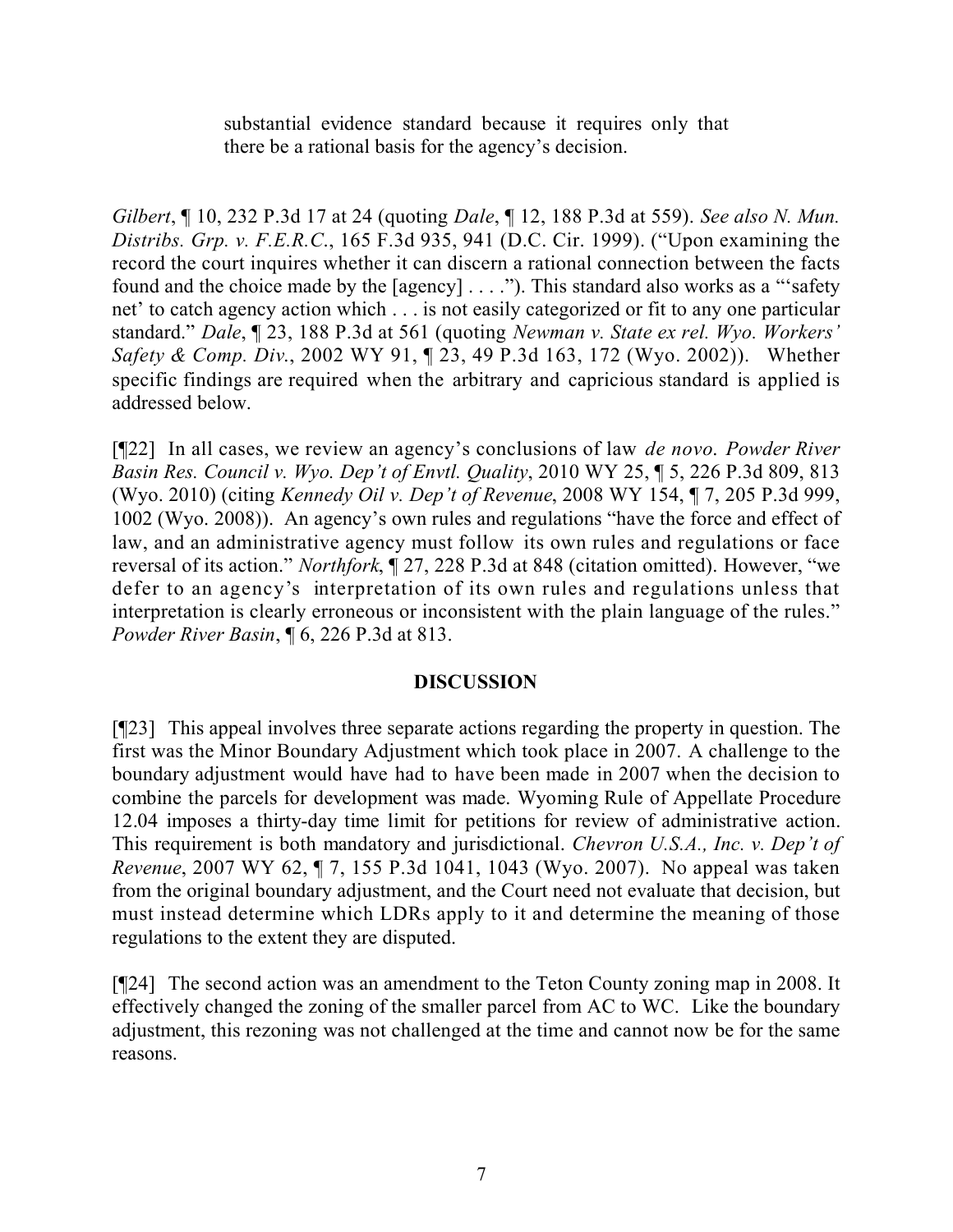[¶25] The third action to be considered is the approval of the Final Development Plan. This Board decision was timely challenged and will be considered on the merits. Appellant claims this action was improper for two reasons: (1) the overall density of the development planned in the residential portion of the property violated applicable LDRs; and (2) the Board failed to make a required finding that it had been demonstrated that the development plan approved would improve scenic views and lessen adverse environmental impacts. The Board contends that the overall density allowed was permissible under its LDRs, and that evidence exists which would support the findings necessary to permit increased density in the portion of the property zoned for a single family residence.

## A. Overall Density

[¶26] Wyoming Statute § 18-5-201 grants county commissioners broad authority to promulgate zoning ordinances:

> To promote the public health, safety, morals and general welfare of the county, each board of county commissioners may regulate and restrict the location and use of buildings and structures and the use, condition of use or occupancy of lands for residence, recreation, agriculture, industry, commerce, public use and other purposes in the unincorporated area of the county.

Wyo. Stat. Ann. § 18-5-201 (LexisNexis 2011); *Snake River Venture v. Bd. of Cnty. Comm'rs, Teton Cnty.*, 616 P.2d 744, 752 (Wyo. 1980) ("The language [of the predecessor to Section 201] is a broad grant of authority.").

[¶27] This broad grant of authority derives from the "police power inherent in government, the constitution, and statutes passed pursuant to it." 1 E.C. Yokley, *Zoning* Law and Practice § 3-1 (4<sup>th</sup> ed. 2008). It includes both the express power to enact zoning ordinances, and the "implied power to do those things which would make its express power to regulate and restrict the use of buildings and land in unincorporated areas of the county meaningful." *Snake River Venture*, 616 P.2d at 752 (quoting *Schoeller v. Bd. of Cnty. Comm'rs of Park Cnty.*, 568 P.2d 869, 874 (Wyo. 1977)). However, "the zoning authority of counties and municipalities is limited to that derived from state statute, and county actions inconsistent with the statutes may mandate reversal." *Northfork*, ¶ 23 n.5, 228 P.3d at 847 n.5.

[¶28] The Board adopted the most recent version of the LDRs in October 2006. Several different sections of the LDRs govern the permissible zoning density of dual-zoned property like that involved in this case. Appellant points to LDR §§ 2520.C and 6300, and argues that "a parcel combination was used to increase density and uses by moving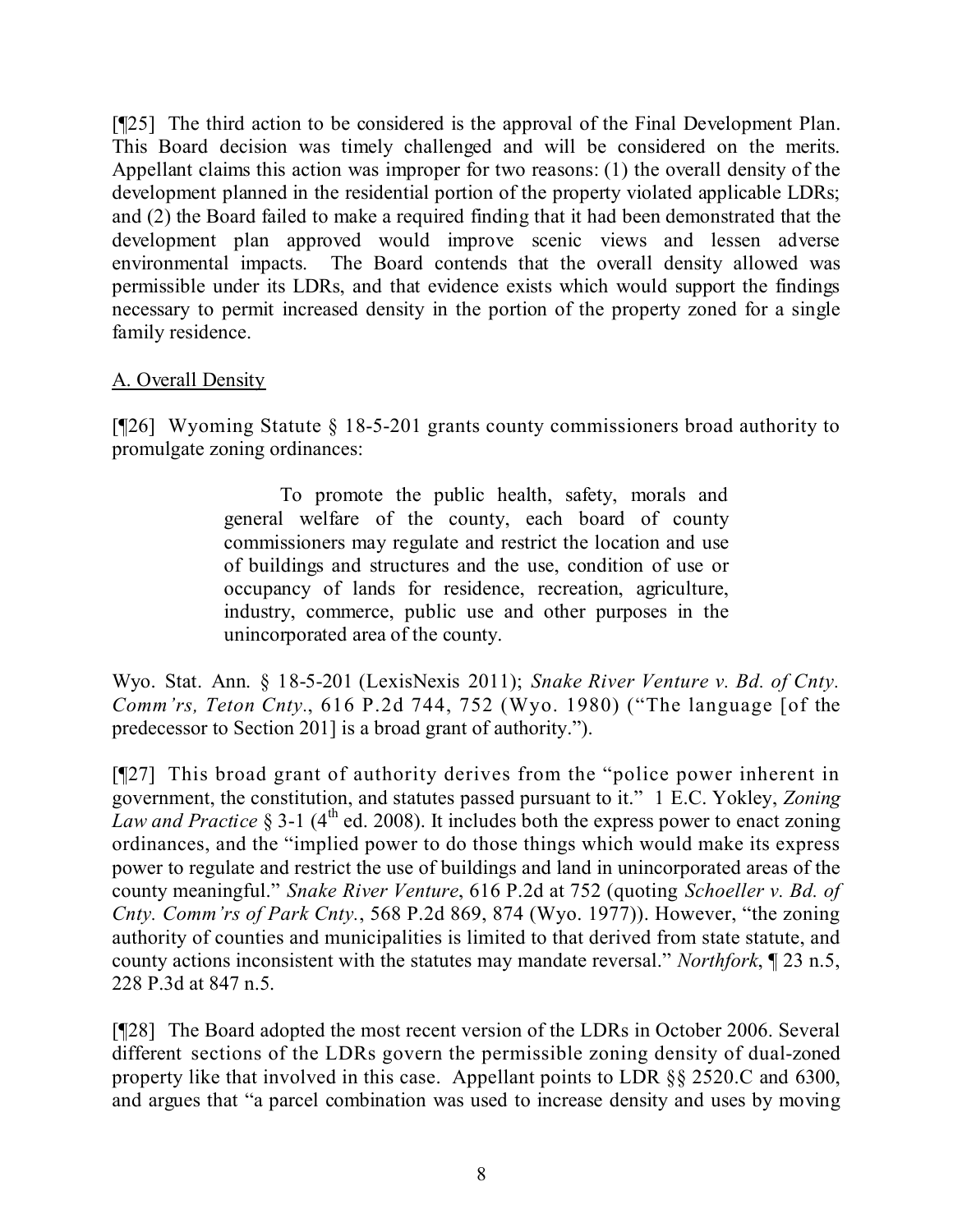commercial density and uses to acreage which was and remains zoned for one single family residence."

[¶29] LDR § 2520 states that "[t]he number of units permitted on a single lot or parcel in the NC-SF District shall be limited to one (1) single-family dwelling unit." LDRs, *supra*, at § 2520.A.1. The regulation further provides that "[l]ots or parcels may not be combined with other lots, parcels or tracts for the purpose of subdividing to increase density. However, subdivision for other purposes where overall existing densities are retained or reduced shall be permitted." *Id.* at § 2520.C. On a similar note, LDR § 6300 governs the permissible density of parcels combined by a Minor Boundary Adjustment:

> A. **Applicability**. Only those boundary adjustments specified below shall be permitted as a minor boundary adjustment according to this subsection. . . .

> > . . . . .

. . . . .

- 2. **Adjustment to combine with an adjacent parcel**. The adjustment of the boundary of a parcel not within a platted subdivision for the purpose of combining portions thereof with an adjacent parcel subject to the following:
	- (3) **No net increase in density.** *The acreage transferred from one parcel to another does not allow for increased density on the subject parcels.*

*Id.* at § 6300.A.2.b(3) (emphasis added).

[¶30] Appellant argues that these regulations prohibit the approved development in the larger parcel zoned for a single-family residence. The Board responds that § 2520.C applies to subdivisions, a separate issue, and that other regulations permit increased density in the larger parcel when they are developed together.

[¶31] To the extent that we must construe Teton County's Land Development Regulations to resolve the issues before us, the rules of statutory construction apply to the interpretation of administrative rules and regulations. *Bailey v. State ex rel. Wyo. Workers' Safety & Comp. Div.*, 2010 WY 152, ¶ 10, 243 P.3d 953, 956 (Wyo. 2010) (citing *Powder River Basin*, ¶ 6, 226 P.3d at 813). We construe statutes as a whole, "giving effect to every word, clause, and sentence, and we construe all parts of the statute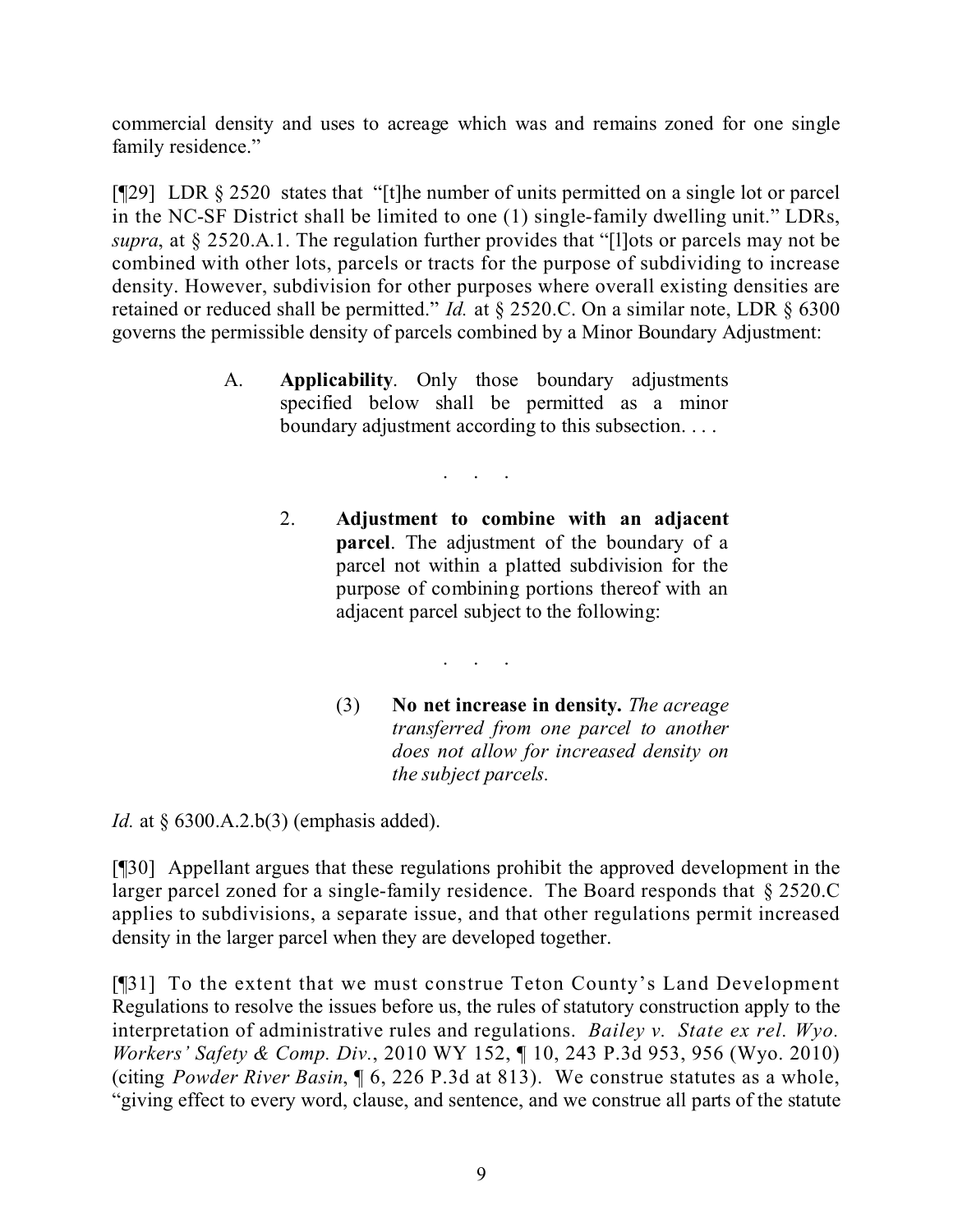*in pari materia*." *Redco Const. v. Profile Props., LLC*, 2012 WY 24, ¶ 26, 271 P.3d 408, 415-16 (Wyo. 2012) (quoting *Cheyenne Newspapers, Inc. v. Bldg. Code Bd. of Apps. of City of Cheyenne*, 2010 WY 2, ¶ 9, 222 P.3d 158, 162 (Wyo. 2010)); *see* 82 C.J.S. *Statutes* § 475 (2009) ("[A] statute is to be explained in conjunction with other statutes to the end that they may be a harmonious and consistent body of law.").

[ $[$ ] We agree with the Board that  $\S$  2520.C applies to subdivisions, and that it is therefore inapplicable in this case. Section 6300 does apply to minor boundary adjustments, but the propriety of the adjustment in this case is not and cannot be an issue in this appeal for reasons already stated.

[¶33] We have often held that a specific statute controls over a general one. *Laramie Cnty. Sch. Dist. No. One v. Cheyenne Newspapers, Inc.,* 2011 WY 55, ¶ 2, 250 P.3d 522, 525 (Wyo. 2011); *Horse Creek Conservation Dist. v. State ex rel. Wyo. Att'y Gen.*, 2009 WY 143, 139, 221 P.3d 306, 318 (Wyo. 2009). LDR § 2560 specifically addresses the permissible density of the development approved by the Board in this case:

- f. **Developments in more than one zoning district.** Where land is in the WC District and other zoning districts, the land may be designed and developed as a single development.
	- (1) **Density or intensity calculation**. The entire parcel of land may be used to meet minimum site area requirements in either zoning district, but the density or intensity calculations shall be based on the acreage existing in each zoning district.

LDRs, *supra*, at § 2560.A.1.f(1). Section 2560.A.1.f(1) applies here because the northern portion of the development is zoned WC, and the southern portion is zoned NC-SF. It imposes overall density limitations on dual-zoned parcels such as C&J's property. The record reflects that the square footage calculations for the overall project were done in compliance with the overall density limitations of LDR 2560.A.1.f(1):

# *What is the maximum density/square footage allowed?*

The NC-SF portion of the property allowed one market single family dwelling unit with a square footage allowance of 5,892 square feet, based on the 1.43 acre base site area (BSA) of the parcel. The 0.58-acre base site area of the WC portion of the property is derived by taking the square footage of BSA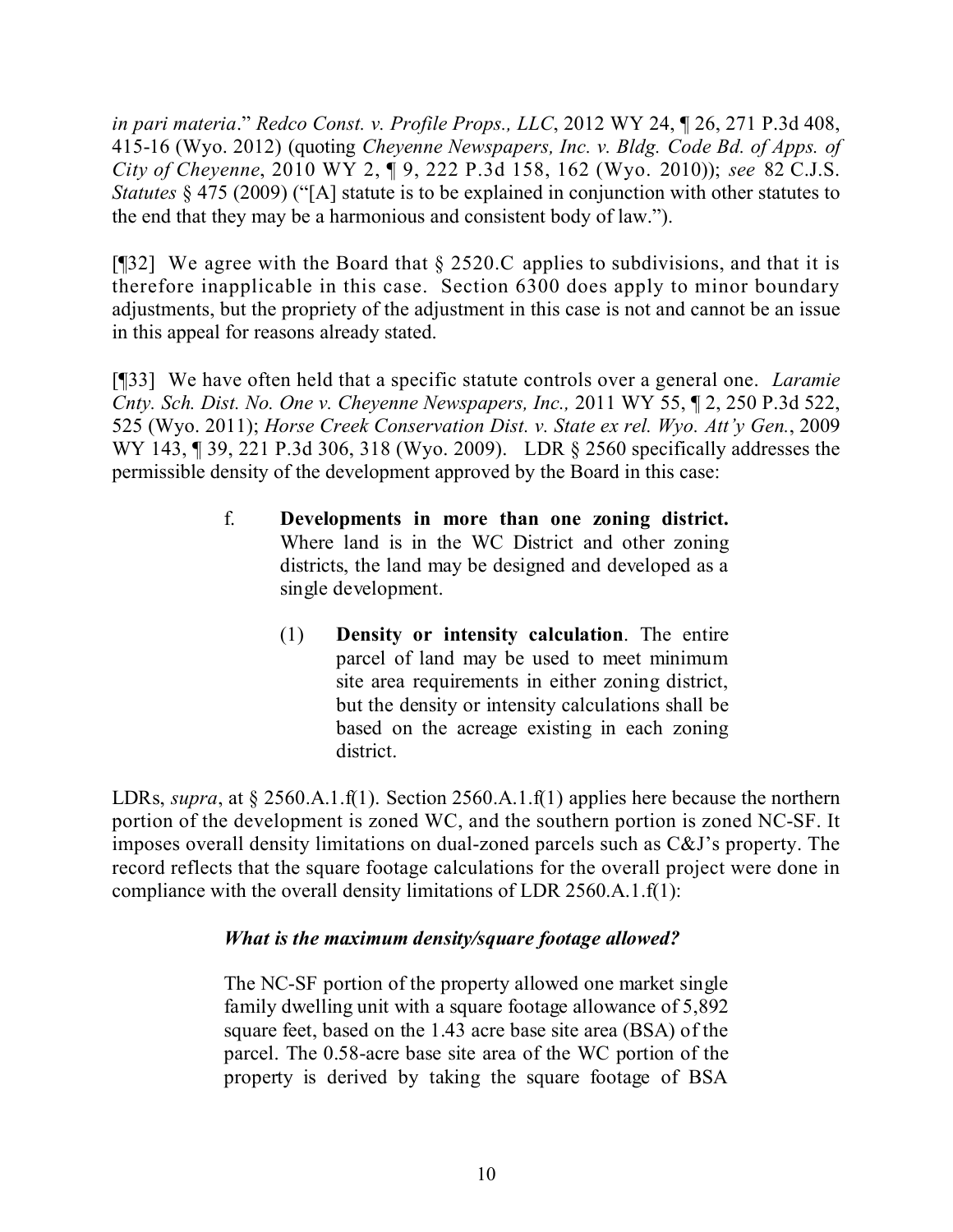(19,853) and multiplying it by an  $FAR<sup>3</sup>$  of 0.35, which allows 6,942 square feet.

The LDRs permit combining the total allowable development on parcels with more than one zoning district, for a total FAR allowed on the site of 12,834, with a requirement that a minimum of 50% of the FAR be commercial. The applicant is proposing a total of 12,790 square feet of floor area on the property. The proposal includes 6,390 square feet of residential floor area. The ARUs [Accessory Residential Units] and the affordable unit are not included in the FAR, as they are exempt from FAR pursuant to Section 2560. The applicant is proposing 6,400 square feet of commercial square footage, which is less than the 6,492 square feet of allowable commercial and is just over 50% of the total FAR.

[¶34] However, LDR § 2560.A.1.f. also governs the location of the proposed development as between the differently-zoned parcels:

> f. **Developments in more than one zoning district.** Where land is in the WC District and other zoning districts, the land may be designed and developed as a single development.

> > . . . . .

(2) **Locate in area of higher intensity use.** Development shall be located in the district that is designated for higher intensity use. *This standard may be deviated from if it can be demonstrated that the location proposed will* 

New York City Department of City Planning *, Zoning Glossary*, http://www.nyc.gov/html/dcp/html/zone/ glossary.shtml (last visited Dec. 17, 2012).

 $\overline{a}$ <sup>3</sup> It is unclear from the available record what the "FAR" acronym stands for. However, the New York City Department of City Planning provides a helpful description of this term:

The floor area ratio is the principal bulk regulation controlling the size of buildings. FAR is the ratio of total building floor area to the area of its zoning lot. Each zoning district has an FAR which, when multiplied by the lot area of the zoning lot, produces the maximum amount of floor area allowable on that zoning lot. For example, on a 10,000 square foot zoning lot in a district with a maximum FAR of 1.0, the floor area on the zoning lot cannot exceed 10,000 square feet.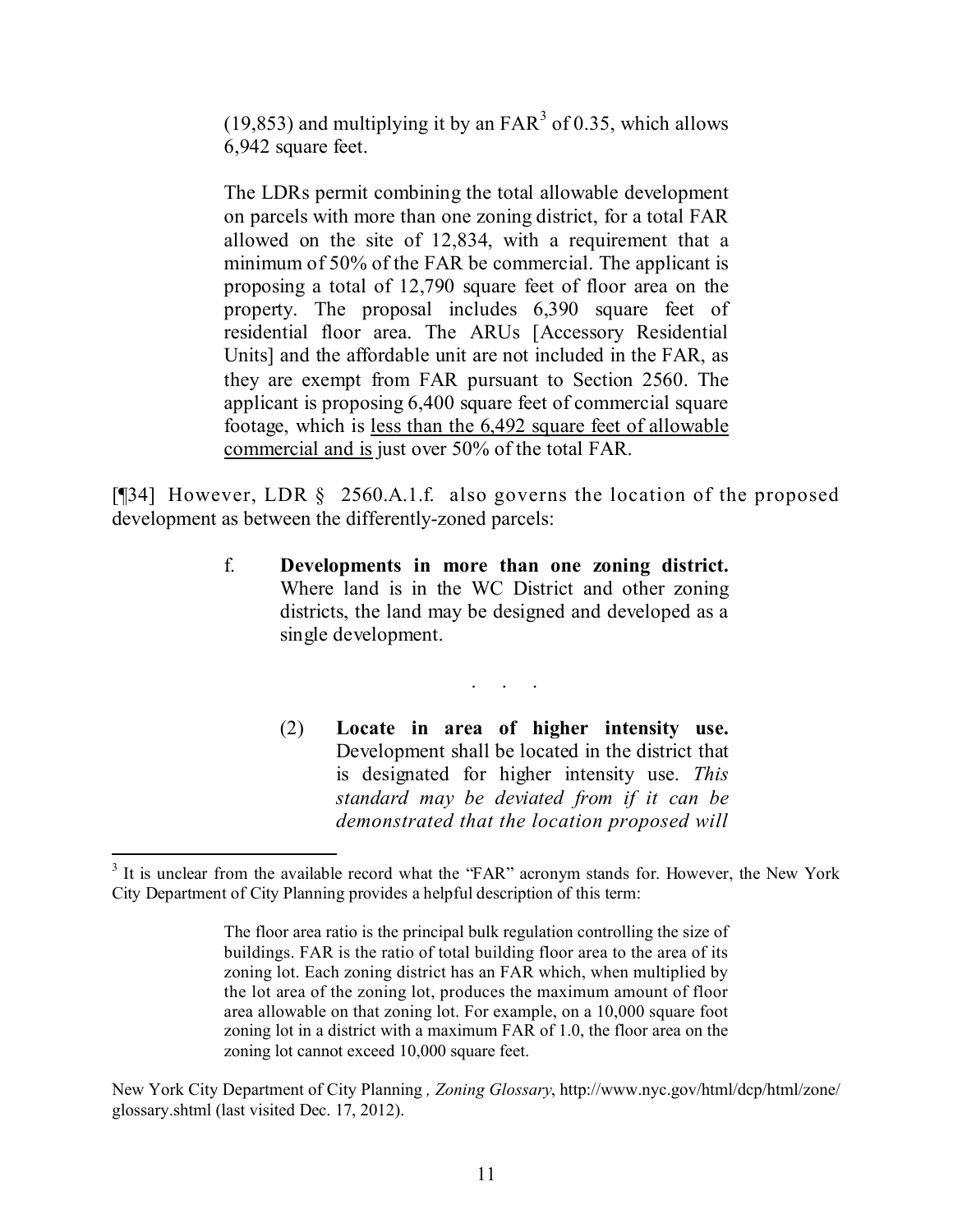#### *improve scenic views and lessen adverse environmental impacts.*

LDRs, *supra*, at § 2560.A.1.f(2) (emphasis added). The first sentence of subparagraph (2) allows development of the entire parcel based on the combined density of that allowed on the two separately zoned tracts. Any increased development must generally be located in the district zoned for higher intensity use. In this case, that part of the regulation would require any increase in density to be in the smaller parcel zoned Wilson Commercial. However, commercial development can occur in the larger NC-SF portion of the property if "it can be demonstrated that the location proposed will improve scenic views and lessen adverse environmental impacts." *See id.*

[¶35] As to the overall square footage calculations, the Board and the Planning Commission on which it relied have considerable experience and expertise in dealing with matters of zoning density. *See* Wyo. Stat. Ann. § 18-5-208(a) (LexisNexis Supp. 2012) (describing how with inter-agency coordination and planning efforts, "a board of county commissioners shall be deemed to have special expertise on all subject matters for which it has statutory responsibility"); *Bonnie M. Quinn Revocable Trust v. SRW, Inc.*, 2004 WY 65, ¶ 18, 91 P.3d 146, 151 (Wyo. 2004) ("The board of county commissioners and its lower level adjudicators have the expertise and are best situated to supply those definitions [of ambiguous terms in a revocable trust] within the meaning of the zoning resolution."). The calculations require substantial agency expertise and have been corrected after an initial error as to the number of permissible residential units. *See Ninilchik Traditional Council v. United States*, 227 F.3d 1186, 1194 (9th Cir. 2000) ("[D]eference is especially appropriate here as the challenged decision implicates substantial agency expertise."). The overall density calculations are not arbitrary, capricious, or contrary to the applicable regulations.

# B. Required Findings under LDR § 2560.A.1.f(2)

[¶36] Whether the Board was required to make a specific finding as to improvement of scenic views and lessening of adverse environmental impacts, and whether its decision in that respect was arbitrary and capricious are separate questions. In a series of recent cases, we have examined an agency's failure to provide necessary findings of fact. *See, e.g.*, *Decker v. State ex rel. Wyo. Med. Comm'n,* 2005 WY 160, ¶¶ 24-25, 36, 124 P.2d 686, 694, 697 (Wyo. 2005) (reversing and remanding a formal adjudication of the Medical Commission for its failure "to make findings that adequately explain the rationale for [its] decision"); *Olivas v. State ex rel. Workers' Safety & Comp. Div.*, 2006 WY 29,  $\P$  10, 16-19, 130 P.3d 476, 481, 485-86 (Wyo. 2006) (reversing and remanding a hearing examiner's denial of disability benefits because a lack of necessary factual findings "inhibits our ability to properly perform our review on appeal"); *Cotton v. McCulloh*, 2005 WY 159, ¶¶ 40-41, 125 P.3d 252, 265 (Wyo. 2005) (affirming an agency's decision following a formal arbitration proceeding because it "[could] not be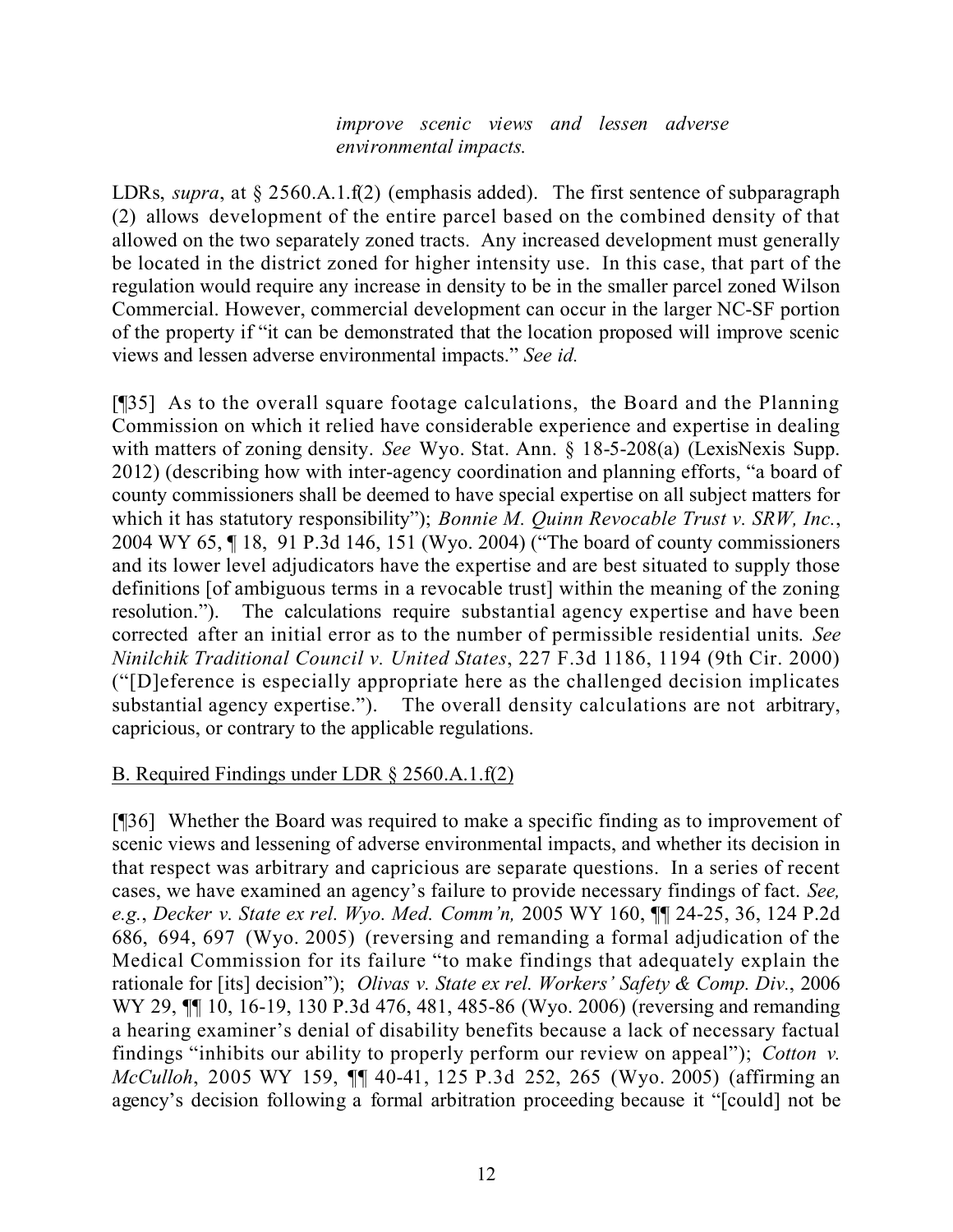characterized as arbitrary or capricious for failing to make adequate findings of fact and conclusions of law"); *Padilla v. State ex rel. Wyo. Workers' Safety & Comp. Div.,* 2004 WY 10, ¶¶ 3, 6, 84 P.3d 960, 962 (Wyo. 2004) (reviewing a formal proceeding for workers' compensation benefits under the "umbrella of arbitrary and capricious action" for "potential mistakes such as inconsistent or incomplete findings of fact"). These cases repeatedly emphasize how an agency's failure to make required findings inhibits our ability to review the issues on appeal.

[¶37] However, these cases were appeals from administrative decisions rendered in contested case or similar formal proceedings. The plain language of § 16-3-110 requires agencies to make factual findings in contested case hearings. Wyo. Stat. Ann. § 16-3-110 (LexisNexis 2011) ("A final decision or order adverse to a party in a contested case shall . . . include findings of fact and conclusions of law separately stated."). Moreover, we review these formal proceedings for substantial evidence first and foremost, resorting to the arbitrariness standard only as a "'safety net' to catch agency action which . . . is not easily categorized or fit to any one particular standard." *Dale*, ¶ 23, 188 P.3d at 561 (quoting *Newman*, ¶ 23, 49 P.3d at 172). If and when specific findings are required in an informal proceeding reviewed under the arbitrary and capricious standard has not been clearly established.

[¶38] A United States Supreme Court administrative law case provides some guidance for resolution of this issue. *See Citizens to Preserve Overton Park, Inc. v. Volpe*, 401 U.S. 402, 91 S.Ct. 814, 28 L.Ed.2d 136 (1971), *superseded by statute on other grounds,* Pub. L. 94-974, 90 Stat. 2721 (1976), *as stated in Califano v. Sanders*, 430 U.S. 99, 104-05 (1977). In *Overton Park*, a number of citizens and conservation groups challenged a federal agency's authorization of funds to build an interstate highway through a public park in Tennessee. *Id.* at 406, 91 S.Ct. at 818. Upon appeal, the Supreme Court reviewed this "non-adjudicatory, quasi-legislative" proceeding to determine whether the agency acted arbitrarily or capriciously. *Id.* at 414-15, 91 S.Ct. at 822-23. Applying that standard of review, the Supreme Court found as follows:

> The final inquiry is whether the Secretary's action followed the necessary procedural requirements. Here the only procedural error alleged is the failure of the Secretary to make formal findings and state his reason for allowing the highway to be built through the park.

> Undoubtedly, review of the Secretary's action is hampered by his failure to make such findings, but the absence of formal findings does not necessarily require that the case be remanded to the Secretary. **Neither the Department of Transportation Act nor the Federal-Aid Highway Act requires such formal findings.** Moreover, the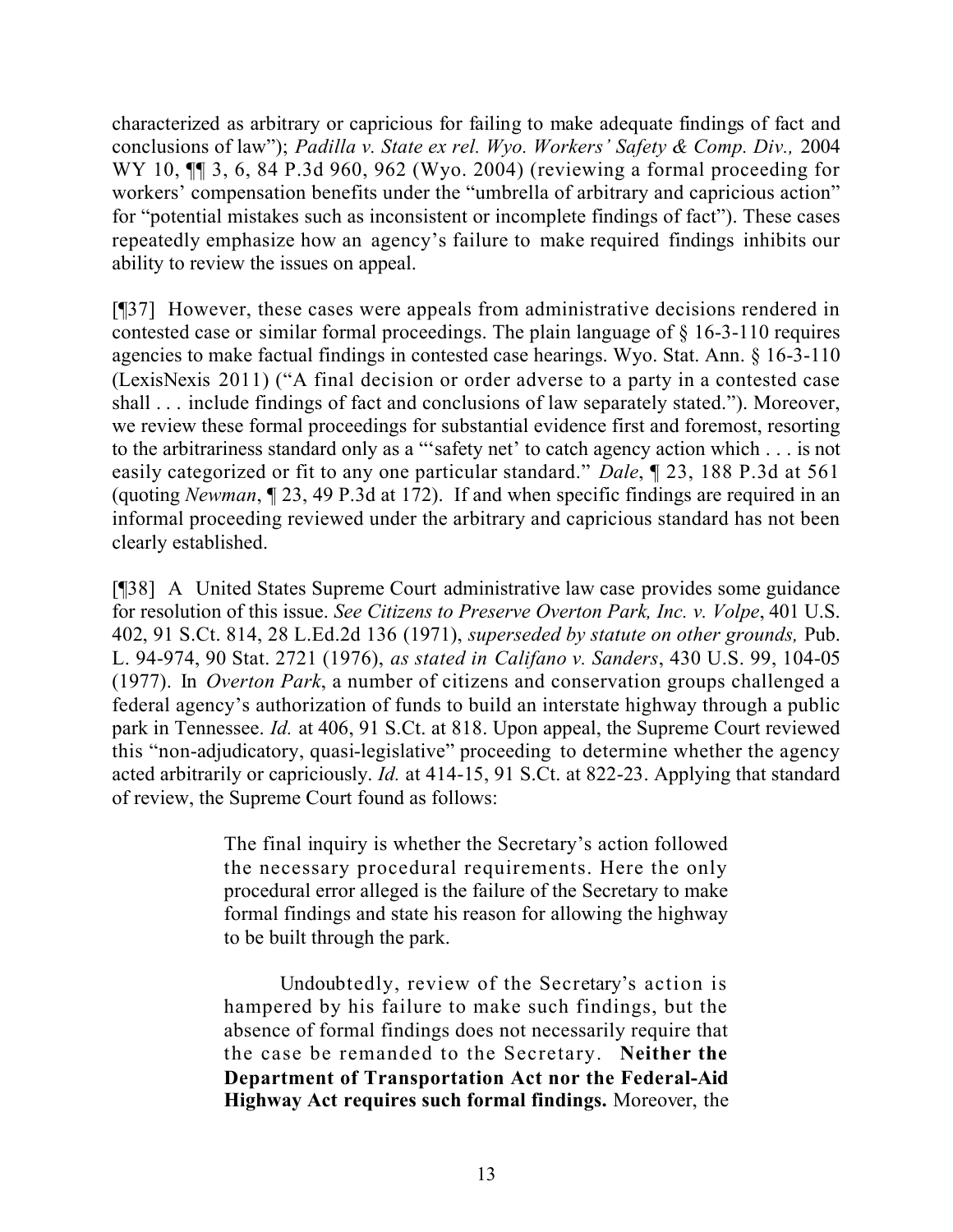Administrative Procedure Act requirements that there be formal findings in certain rulemaking and adjudicatory proceedings do not apply to the Secretary's action here.

*Id.* at 417, 91 S.Ct. at 824 (emphasis added).

[¶39] The Court also noted that the Department of Transportation (DOT) had adopted a general order which did require specific findings, but that it did so after DOT had made the decision in that case.<sup>4</sup> It remanded the case to the district court for a review of the record on which the DOT decision had been made, because that court had relied on affidavits not before the DOT instead of the actual administrative record. It suggested that perhaps the district judge might choose to require the Secretary of Transportation to provide some explanation for the DOT's decision, and that the Secretary might simply prepare the formal findings the DOT order required. *Id*. at 417-20, 91 S.Ct. at 824-26.

[¶40] *Overton Park* stands for the proposition that an agency need not always make specific findings in an informal administrative proceeding, although they may be necessary to permit review. However, if a statute or regulation requires specific findings, they must be made. As already discussed, agencies are required to follow their own regulations*. Northfork*, ¶ 27, 228 P.3d at 848; *MB v. Laramie County Dep't of Family Servs.*, 933 P.2d 1126, 1130 (Wyo. 1997). If an agency's regulations require findings to be made after an informal proceeding, the Court cannot adequately review a decision for arbitrariness and caprice without a finding complying with the regulation's requirements.

[¶41] Administrative law treatises lend further support to the notion that agencies may be required to make factual findings in informal proceedings if required to do so by their own regulations. *See* Alfred C. Aman, Jr. & William T. Mayton, *Administrative Law* § 13.5, at 467 (2d ed. 2001) (describing a "convergence theory" followed by some courts, in which the arbitrary and capricious test governs the need for factual support in certain informal proceedings); 3 Charles H. Koch, Jr., *Administrative Law & Practice* § 10.4, at 37 (2d ed. 1997) ("In the review of an [informal] adjudicative decision, arbitrariness review must focus attention on the findings of specific facts."); 6 Jacob A. Stein et al., *Administrative Law* § 51.03 (2008) ("While this standard [arbitrary and capricious] is often applied to cases requiring no formal record, the agency must still provide the court with some factual basis for its decision.").

[¶42] In this case, LDR § 2560 governs whether a development permit may authorize greater density in the larger portion of the property. The regulation allows that increase in density only if "it can be demonstrated that the location proposed will improve scenic views and lessen adverse environmental impacts." *See* LDRs, *supra*, at § 2560.A.1.f(2). A requirement that certain factors be demonstrated obligates the agency to decide

 <sup>4</sup> The order was treated as having the force of a regulation.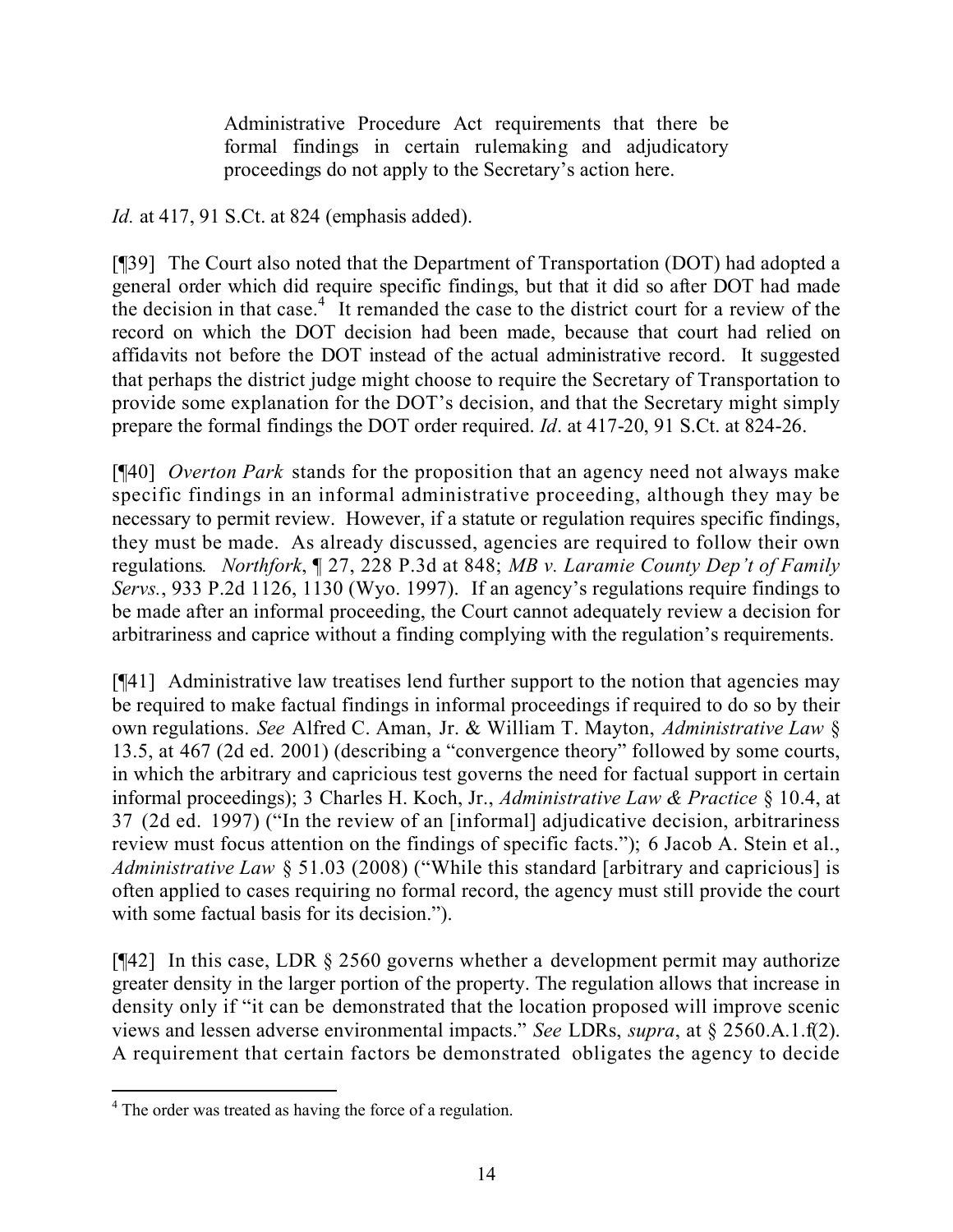whether they have been and to make a finding reflecting its decision.<sup>5</sup> *Cal. Energy Comm'n v. Dep't of Energy,* 585 F.3d 1143, 1153-54 (9th Cir. 2009) (interpreting a statute that required establishment of certain facts to require an agency to make adequate findings of such facts) (citing 42 U.S.C. § 6297(d)(4) (2007)); *Dysert v. United States Sec'y of Labor*, 105 F.3d 607, 609-10 (11th Cir. 1997) (upholding an agency's reasonable interpretation of statutory language where the agency found in part that the word "demonstrate" means to "prove or make evident by reasoning or adducing evidence"); *Phillips v. Phillips*, 219 S.W.2d 249, 270 (Mo. Ct. App. 1949) (defining "demonstrated" as "to show outwardly by sign or to give visible evidence of") (citing Webster's International Dictionary (1947)); *Cent. Va. Obstetrics & Gynecology Assocs., P.C. v. Whitfield*, 42 Va. App. 264, 277, 590 S.E.2d 631, 638 (2004) ("To demonstrate a fact [as required under the relevant statute] to the satisfaction of the factfinder means to *persuade* the actual factfinder, not merely to demonstrate the plausibility of the proffered fact to a sufficient degree that any rational factfinder *could be persuaded.*").

[¶43] We recently clarified our view of the word "and" with regards to statutory interpretation, and not surprisingly found that "and" means "and:"

> We have previously recognized, when interpreting statutes, that the word "and" is conjunctive. *Clark v. State ex rel. Wyo. Workers' Safety and Comp. Div.,* 968 P.2d 436, 438 (Wyo. 1998). Webster's recognizes that the word "and" is "used in logic as a sentential connective that forms a complex sentence which is *true only if both constituent sentences are true*." Webster's New Collegiate Dictionary 43 (1977) (emphasis added).

*Prickett v. Prickett*, 2007 WY 153, ¶ 11, 167 P.3d 661, 664 (Wyo. 2007). The regulation's use of the conjunction "and" thus requires a finding of both: (1) improvement of scenic views; and (2) lessening of environmental impacts. *See Powder River Basin*, ¶ 30, 226 P.3d at 819 ("The rules of statutory interpretation also apply to the interpretation of administrative rules and regulations.") (quoting *Powder River Coal Co. v. Wyo. State Bd. of Equalization*, 2002 WY 5, ¶ 6, 38 P.3d 423, 426 (Wyo. 2002)).

[¶44] The Court interprets the LDR in question to require a demonstration that the proposed development's density would improve scenic views and reduce environmental impacts when compared to those which would result from development consistent with each parcel's zoning. It can hardly be read otherwise – there is no requirement that the development improve scenic views and reduce environmental impacts in the abstract if

 $\overline{a}$ <sup>5</sup> Whether a requirement that an agency must only consider scenic views and environmental impacts would obligate it to make a specific finding is an issue not before us in this case.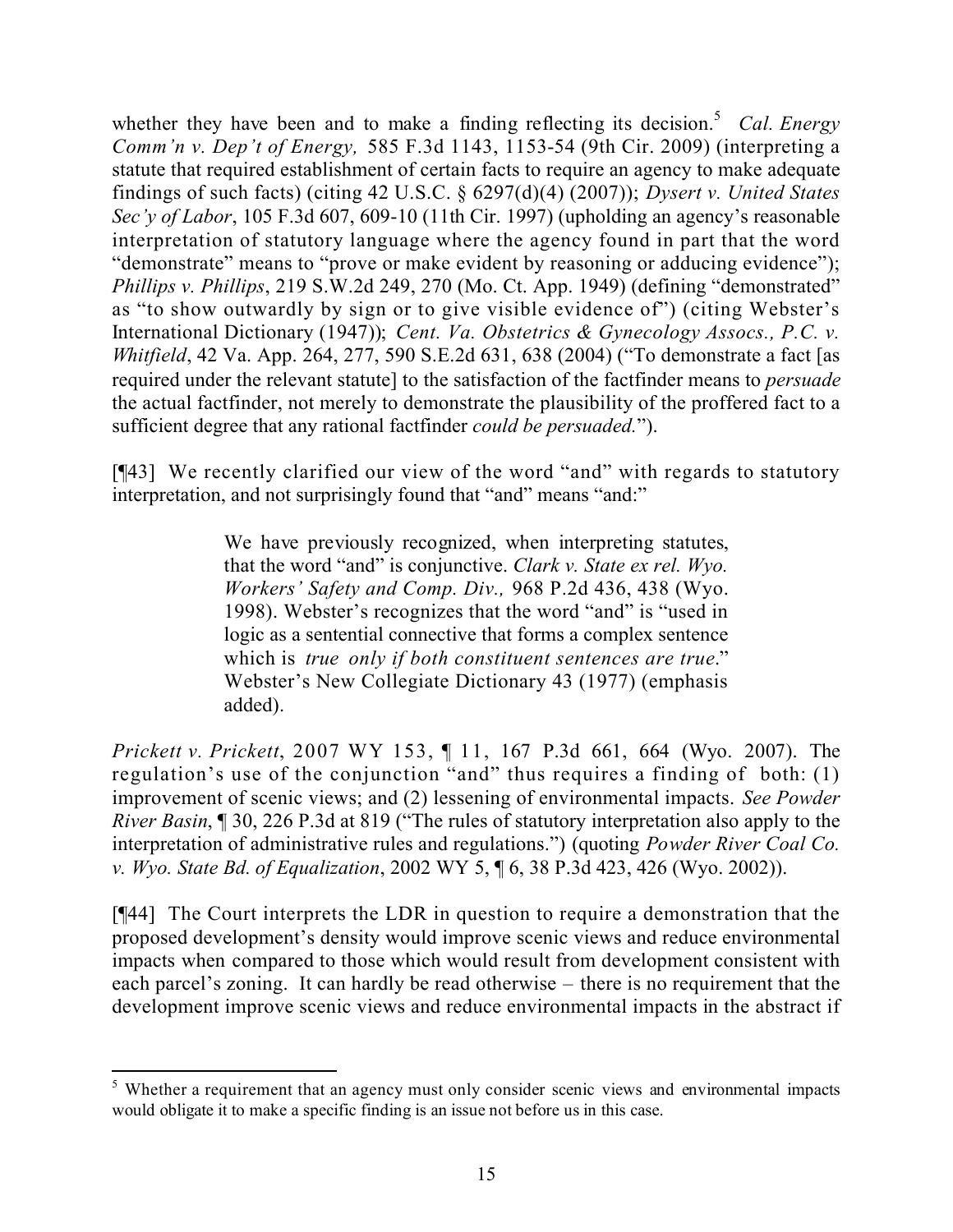the parcels are developed consistent with their specific existing zoning. With that in mind, we scrutinize the record for the required findings.

# *1. Improvement of Scenic Views*

[¶45] The record does contain some discussion of the project's impact on scenic views in Teton County. In a letter to the Planning Commission attached to its initial staff report, Kathy Harrington, a local resident, commented that "[t]he size of this property does not lend itself to a design of this magnitude." C&J's Final Development Plan Application also described the project's overall visual impact:

# **Compliance with Wilson Commercial Standards:**

. . . . .

**Development in more than one zone district:** The applicant has made every effort to keep as much of the development out of the NC zone district as possible, while providing for individual residential units that maintain the community character of Wilson, rather than providing units that are all incorporated in a single, 6,000 plus square foot monolithic structure.

[¶46] A design sketch created by the developer demonstrates that the project involved a number of small two-story buildings, rather than a taller commercial structure. The staff may have believed that the views provided by the proposed project were better than they would have been if the developer had built a large, monolithic structure on the portion of the property zoned for a single-family residence. But the staff or Board's reference to that evidence does not constitute a finding that scenic views were improved over those which would have resulted if the smaller WC-zoned parcel was developed in a manner consistent with the existing zoning. The Board argues on appeal that permitting a number of smaller structures on the larger parcel would provide a better view than if a multi-story structure were built on the smaller parcel zoned WC. This may be true, but it is an argument unrelated to a finding.

[¶47] As already noted, the Board's order indicated only that "[t]he application of C&J, LLC for Final Development Plan Approval complies with all applicable provisions of the Teton County Land Development Regulations as more fully set forth on pp. 12-20 of the staff report." That language might be sufficient to adopt a conclusion made by the staff or Planning Commission if the report contained the proper determination. However, the staff report included only the following statement in this respect: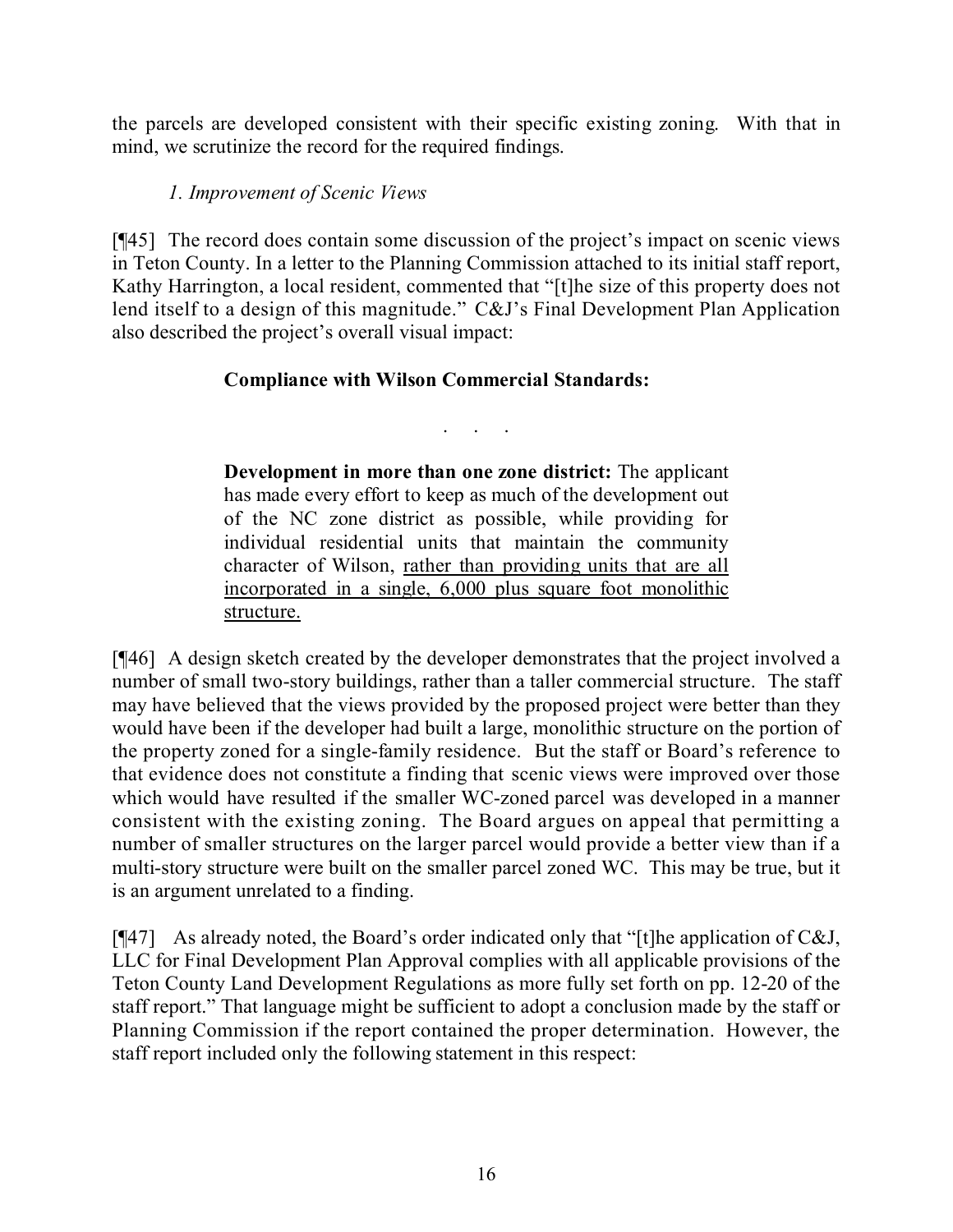Density calculations are based on the acreage in each zoning district. The more intense commercial portion of the development is located in the WC district; however, due to the presence of Edmiston Spring Creek and its associated wetlands, there is considerable residential density permitted in the portion of the property zoned NC-SF.

This portion of the staff report does not amount to a staff finding as to whether the project would improve scenic views as required by LDR § 2560.A.1.f(2); it does not even refer to that topic. Consequently, it was insufficient to comply with the applicable regulation even if we could say it was adopted by the general language of the Board's order.

[¶48] The Board argues that we should uphold its decision because of: (1) a requirement that the buildings be soil-colored; and (2) a finding that the proposed development complied with applicable portions of the Teton County Comprehensive Plan. The requirement of soil-colored buildings does not amount to a finding that the proponent of the proposed location has shown that it will improve scenic views. In fact, LDR § 2560.A.7.a already requires the use of "muted colors and earth hues" for all buildings constructed in the WC district. The general statement that the project complied with all requirements is not the specific finding as to the scenic views that the Board required by its own regulations. As counsel for the Board conceded in argument, the same statement would be found in every approved application.

# *2. Lessening Adverse Environmental Impacts*

[¶49] The initial staff report described a number of written objections to the development from local residents, some of which were based on concerns about adverse environmental consequences. Local citizens also provided public comment on what they perceived to be the project's negative environmental impacts. The Planning Commission's revised report recommending approval of the project contained the following statements which relate to environmental concerns:

> Staff recommends the applicant mitigate for wetland impacts along Edmiston Spring Creek at a rate of 2:1 on site. Mitigation for wetland impacts for this essential crossing will serve as a public benefit to the community by creating additional wetlands that will help buffer Edmiston Spring Creek, a tributary of Fish Creek.

*Are all wetlands on and adjacent to the applicant's property being protected?*

. . . . .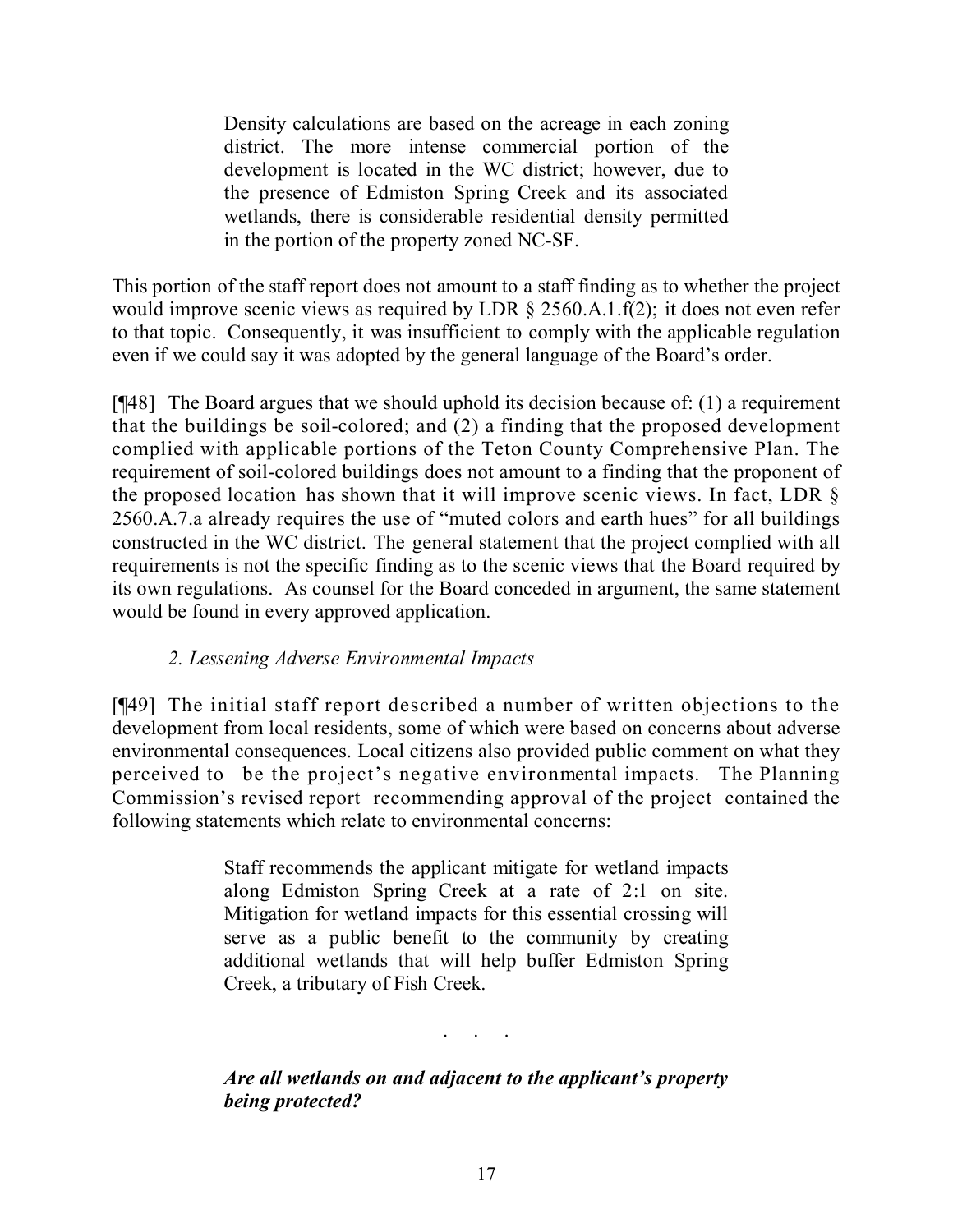. . . All the proposed development is outside of the wetlands and wetland setback associated with Edmiston Spring Creek, which runs through the western portion of the subject property. . . .

. . . . .

After hearing concerns from neighbors and the Board about impacts to the Ward property wetland setback, the applicant revised the site plan to meet all wetland setback requirements . . . .

[¶50] The Board considered these concerns at the March 1, 2011 public meeting, as reflected in the minutes of that meeting:

> Another key issue was wetlands. The project met all setbacks from wetlands found on the property itself. A wetland delineation was performed on the property. The top three commercial units touch the wetland setback. Wetlands were found on the adjacent property to the east (Ward property), which came to light through public comment. The road was placed about 18-20 feet from the wetlands on the Ward property which was within the thirty foot setback.

[¶51] As already discussed in connection with the issue of scenic views, the Board's findings and conclusions contained only a general statement that "[t]he application of C&J, LLC for Final Development Plan Approval complies with all applicable provisions of the Teton County Land Development Regulations as more fully set forth on pp. 12-20 of the staff report."

[¶52] The Board also referred to a number of pages in the staff report which might support the conclusion that the plan would mitigate wetland impacts. Unfortunately, the report is not clear as to whether the development's proposed location would lessen adverse environmental impacts over those which might occur if each parcel were developed within the limitations of the applicable zoning regulations. The record is likewise unclear as to whether the applicant would have been required to take the same steps to reduce wetland and environmental impacts if density remained as permitted under the zoning for each portion of the property. The Board did not make findings as to other environmental impacts.

#### C. Absence of Required Findings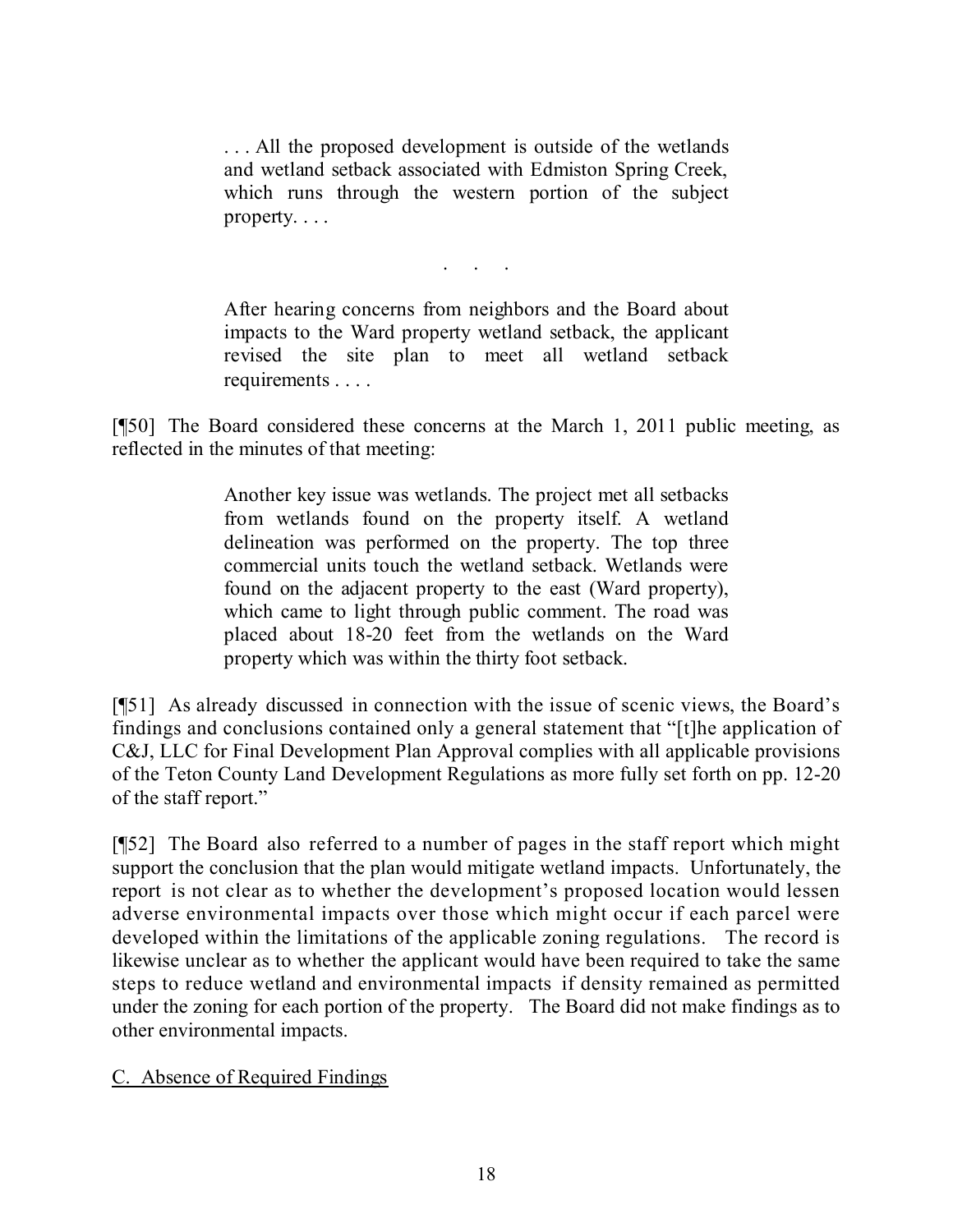[¶53] While there may be information in the record which would support a finding that the proposed development improved scenic views and lessened adverse environmental impacts, deciding whether the record justifies making those findings in the first instance is the Board's task, and not that of the courts. *See JSG Trading Corp. v. U.S. Dep't of Agric.,* 176 F.3d 536, 546 (D.C. Cir. 1999) ("This court, of course, cannot sift through the record evidence to find support for the result reached by the agency.") (citing *Motor Vehicle Mfrs. Ass'n v. State Farm Mut. Auto. Ins. Co.*, 463 U.S. 29, 50 (1983) ("It is well established that an agency's action must be upheld, if at all, on the basis articulated by the agency itself.")); *Teton County Youth Services*, 652 P.2d at 416 (explaining how agencies are responsible for developing a record sufficient for meaningful judicial review).

[¶54] At oral argument, counsel for the Board argued that it would be an undue burden to require it to make more than the general finding it did due to the large number of applications for site plans it must review, analyze, and approve or deny. As noted above, the Board had considerable discretion in the formulation of its land development regulations. It chose to require that when a combined parcel is dual-zoned, the development in each zone can exceed the applicable zoning intensity only upon a demonstration that the location would improve scenic views and lessen adverse environmental impacts. As the Board imposed this limitation on itself, it is not too much to require that the necessary finding be made in this particular circumstance so that the Court can determine if the Board acted arbitrarily and capriciously, or whether it instead acted reasonably and followed its own rules. *See Sierra Club v. Johnson*, 436 F.3d 1269, 1279-80 (11th Cir. 2006) (reversing and remanding an informal permit adjudication because the EPA acted arbitrarily and capriciously when it failed to abide by its own regulations); *Northfork*, ¶ 27, 228 P.3d at 848 (requiring administrative agencies to follow their own rules and regulations).

[¶55] Contrary to the Board's assertions, the project's compliance with applicable portions of the Teton County Comprehensive Plan is also irrelevant to the issue presented here. Findings on the project's general compatibility with the Comprehensive Plan are no substitute for the specific findings required by the county's own land development regulations. *Ford v. Bd. of Cnty. Comm'rs of Converse Cnty.*, 924 P.2d 91, 95 (Wyo. 1996) ("A comprehensive plan should not be confused with, or used as a substitute for, comprehensive zoning, nor may a comprehensive plan be equated with comprehensive zoning in legal significance.").

[¶56] We conclude that the Board did not make the necessary finding that it had been "demonstrated that the location proposed will improve scenic views and lessen adverse environmental impacts" pursuant to LDR  $\S$  2560.A.1.f.(2), and this lack of necessary findings renders the record insufficient to permit judicial review. *See Olivas*, ¶¶ 17-19, 130 P.3d at 485-86 (describing how an agency's failure to make basic findings of fact on material issues inhibits any kind of meaningful judicial review). *See also Nat'l Ass'n of Home Builders v. Defenders of Wildlife*, 551 U.S. 644, 658, 127 S.Ct. 2518, 2529-30, 168